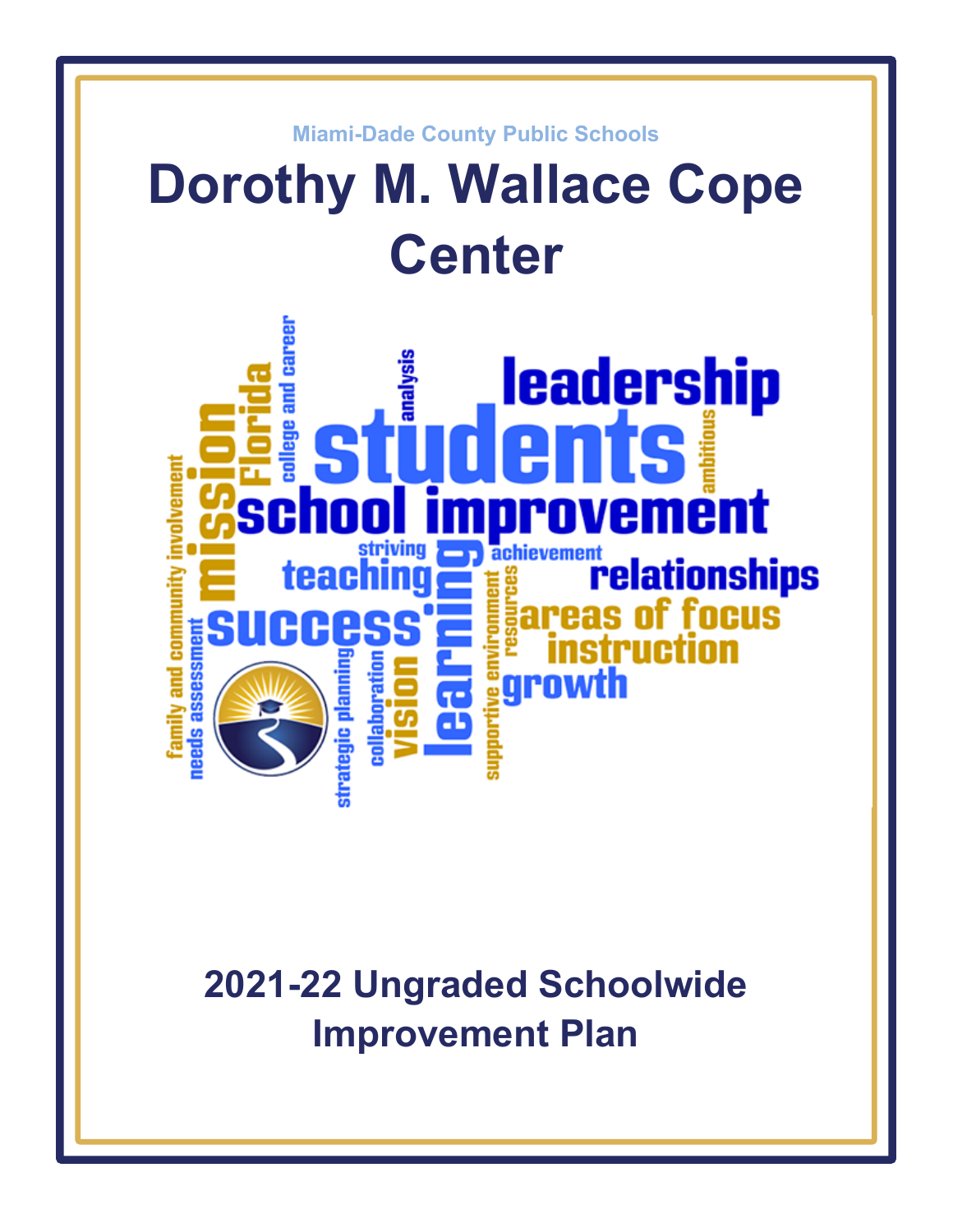# **Table of Contents**

| <b>School Demographics</b>                     | 3  |
|------------------------------------------------|----|
| <b>Purpose and Outline of the Ungraded SIP</b> | 4  |
| <b>School Information</b>                      | 5  |
| <b>Needs Assessment</b>                        | 8  |
| <b>Planning for Improvement</b>                | 13 |
| <b>Positive Culture &amp; Environment</b>      | 19 |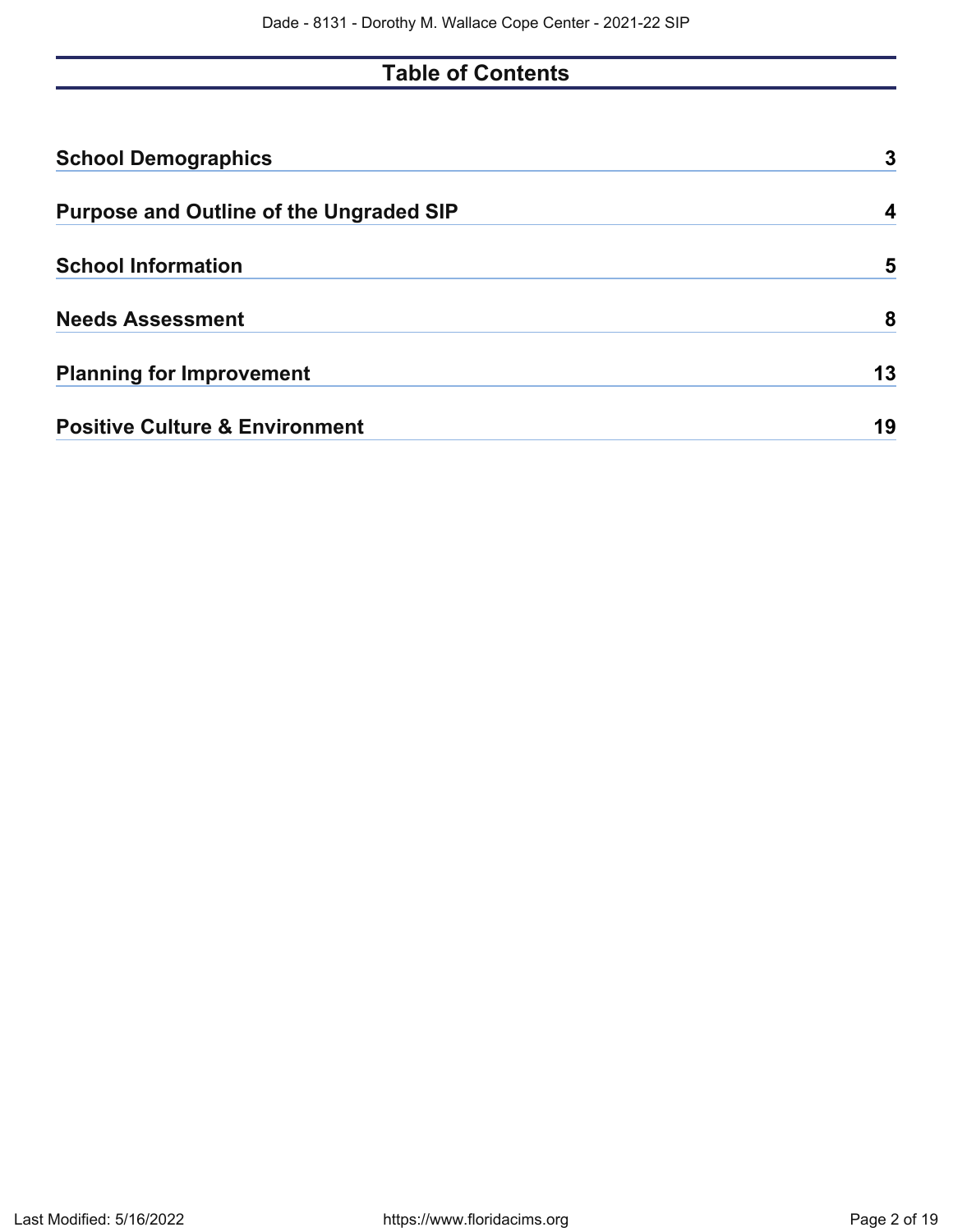Dade - 8131 - Dorothy M. Wallace Cope Center - 2021-22 SIP

# **Dorothy M. Wallace Cope Center**

10225 SW 147TH TER, Miami, FL 33176

http://copes.dadeschools.net/copes/

<span id="page-2-0"></span>**Demographics**

# **Principal: Tammy Edouard** Start Date for this Principal: 1/18/2018

| <b>2021-22 Status</b><br>(per MSID File)                                                                                                                 | Active                                                                                       |
|----------------------------------------------------------------------------------------------------------------------------------------------------------|----------------------------------------------------------------------------------------------|
| <b>School Function</b>                                                                                                                                   | Alternative                                                                                  |
| <b>School Type and Grades Served</b><br>(per MSID File)                                                                                                  | <b>High School</b><br>$6 - 12$                                                               |
| <b>Primary Service Type</b><br>(per MSID File)                                                                                                           | <b>Alternative Education</b>                                                                 |
| 2020-21 Title I School                                                                                                                                   | Yes                                                                                          |
| 2020-21 Economically<br><b>Disadvantaged (FRL) Rate</b><br>(as reported on Survey 3)                                                                     | [Data Not Available]                                                                         |
| 2020-21 ESSA Subgroups Represented<br>(subgroups with 10 or more students)<br>(subgroups below the federal threshold are identified with an<br>asterisk) | <b>Economically Disadvantaged</b><br><b>Students</b><br><b>Hispanic Students</b>             |
| <b>School Improvement Rating History</b>                                                                                                                 | 2018-19: Commendable<br>2017-18: Maintaining<br>2016-17: Maintaining<br>2015-16: Maintaining |
| <b>DJJ Accountability Rating</b>                                                                                                                         | <b>2021-22: No Rating</b>                                                                    |

### **School Board Approval**

This plan is pending approval by the Dade County School Board.

### **SIP Authority**

A Schoolwide Improvement Plan (SIP) is a requirement for Comprehensive Support and Improvement (CSI) ungraded schools pursuant to 1001.42 F.S. and the Every Student Succeeds Act (ESSA) and for DJJ schools receiving a rating of Unsatisfactory pursuant to Sections 1003.51 and 1003.52, F.S. and Rule 6A-1.099813, F.A.C.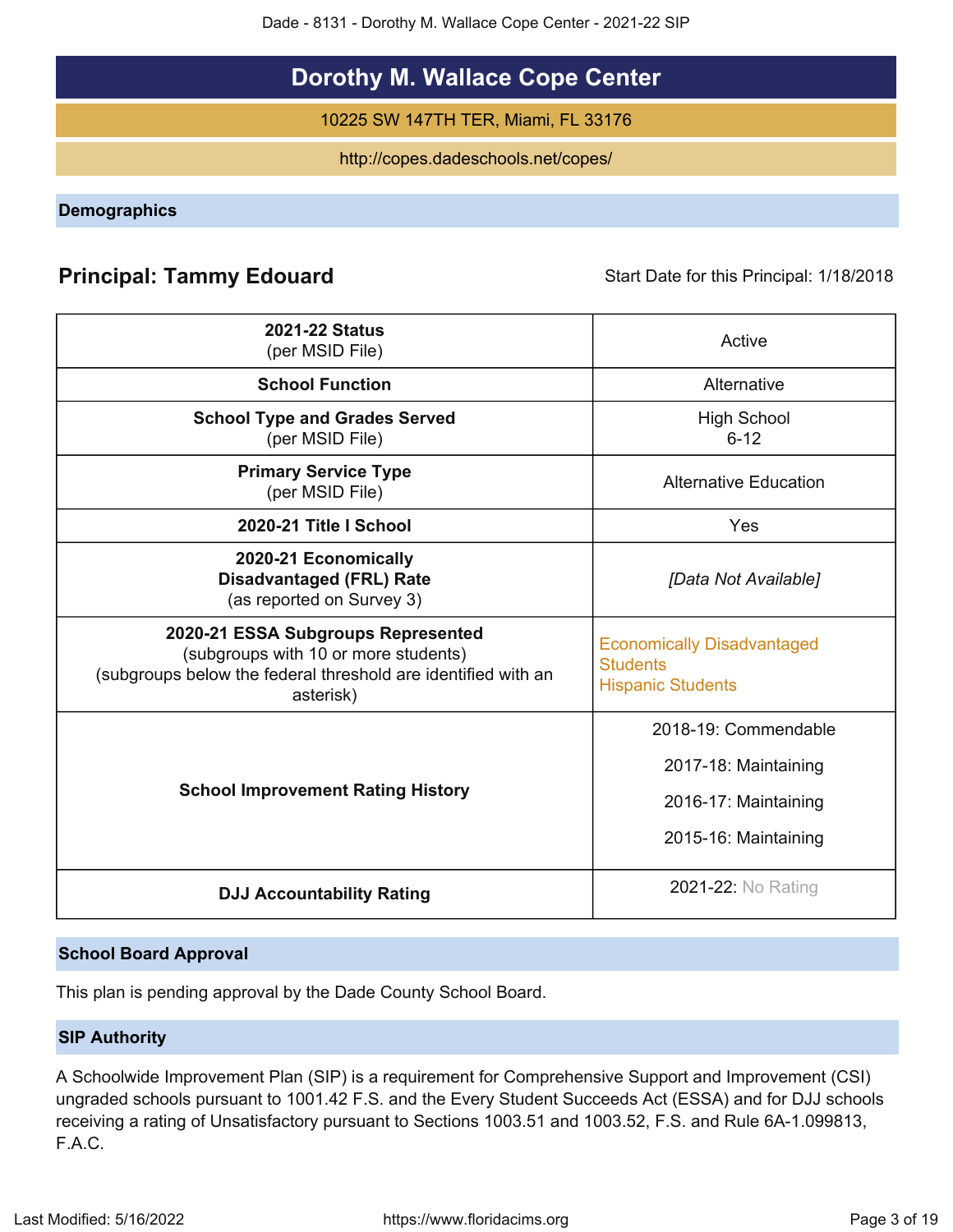CSI schools can be designated as such in 2 ways:

- 1. Have a graduation of 67% or lower; or
- 2. Have an overall Federal Index below 41%.

DJJ Unsatisfactory Ratings are based on percentages by program type:

- Prevention and Intervention: 0%-50%
- Nonsecure Programs: 0%-59%
- Secure Programs: 0%-53%

SIP Plans for Ungraded CSI schools and DJJ schools receiving an Unsatisfactory rating must be approved by the district and reviewed by the state.

### <span id="page-3-0"></span>**Purpose and Outline of the SIP**

The SIP is intended to be the primary artifact used by every school with stakeholders to review data, set goals, create an action plan and monitor progress. The Florida Department of Education encourages schools to use the SIP as a "living document" by continually updating, refining and using the plan to guide their work throughout the year. This printed version represents the SIP as of the "Date Modified" listed in the footer.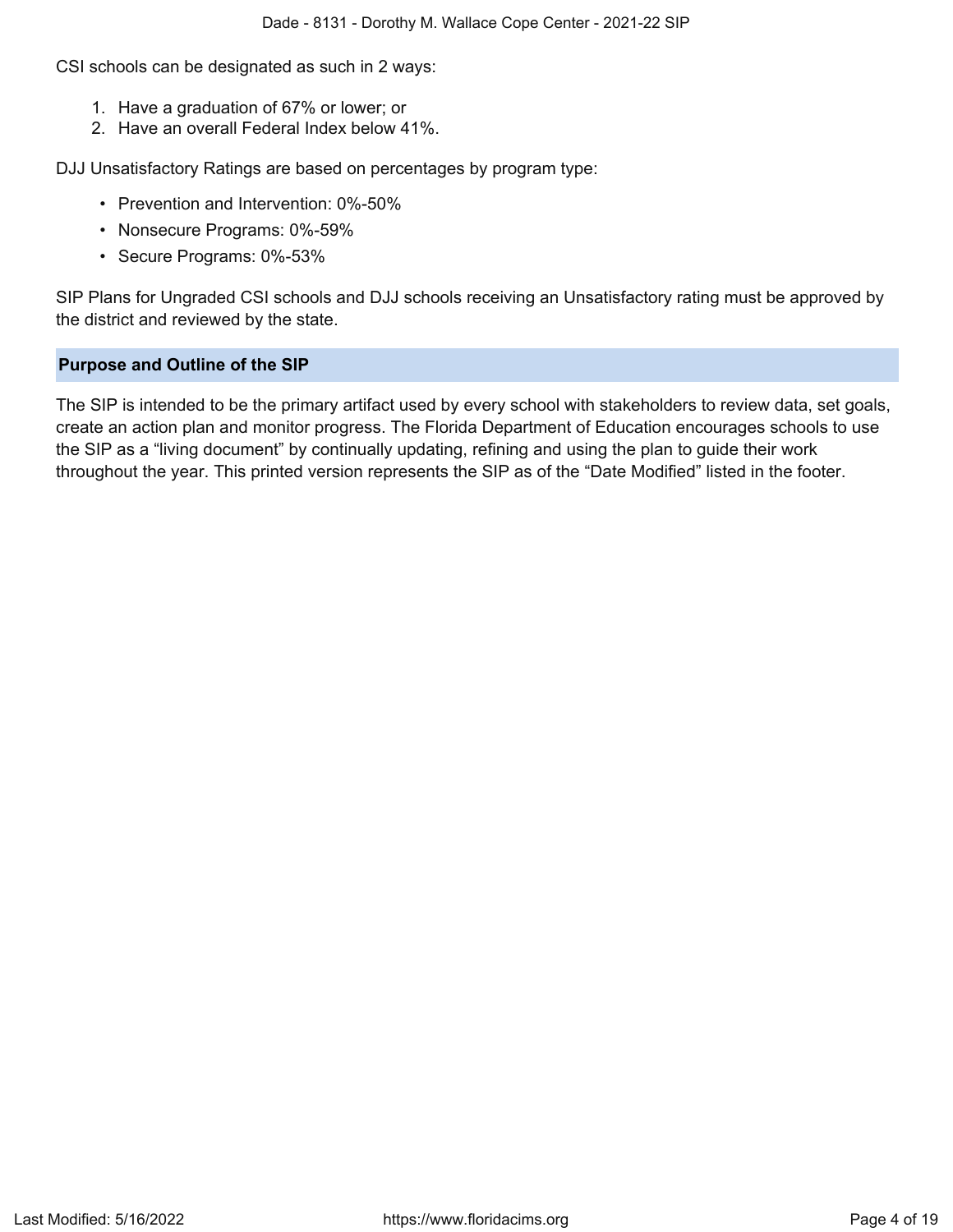### **Part I: School Information**

#### <span id="page-4-0"></span>**School Mission and Vision**

#### **Provide the school's mission statement.**

Dorothy M. Wallace COPE Center's mission is to provide teen parents with an education that fosters responsible parenting and self-sufficiency.

#### **Provide the school's vision statement.**

Dorothy M. Wallace COPE Center's vision is to prepare students to be effective decision-makers and productive citizens.

### **Briefly discuss the population unique to your school and the specific supports provided to meet the mission and vision.**

Dorothy M. Wallace COPE Center is a Miami-Dade County Public Alternative School for teen parents utilizing the standard curriculum while providing extensive wraparound services that include parenting classes, social and emotional support, small class size, and a fully staffed nurturing center.

### **School Leadership Team**

#### **Membership**

Identify the name, email address, position title, and job duties/responsibilities as it relates to SIP implementation for each member of the school leadership team.**:**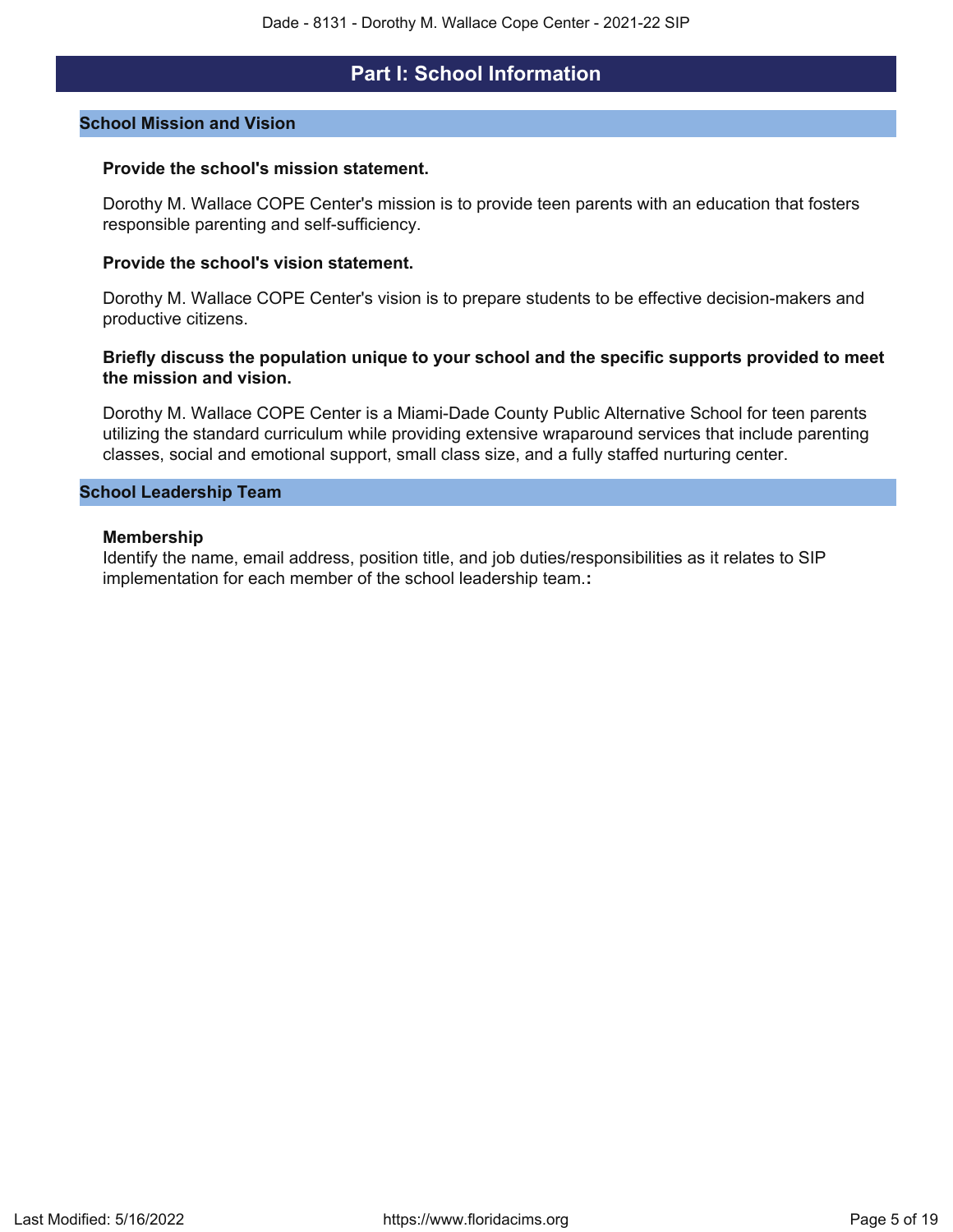| <b>Name</b>                 | <b>Position</b><br><b>Title</b> | <b>Job Duties and</b><br><b>Responsibilities</b> |                                                                                                                                                                                                                                                                                                                                                                                                             |
|-----------------------------|---------------------------------|--------------------------------------------------|-------------------------------------------------------------------------------------------------------------------------------------------------------------------------------------------------------------------------------------------------------------------------------------------------------------------------------------------------------------------------------------------------------------|
| Edouard,<br>Tammy           | Principal                       |                                                  | The principal runs the daily operations of the school while<br>ensuring academic policies and curriculum are followed<br>and teachers are using strategies that maximize student<br>learning. The principal also provides an atmosphere<br>where all stakeholders are welcome and afforded the<br>opportunity to reach their fullest potential in order to<br>support the mission and vision of the school. |
| Gayden,<br>Angela           | Teacher,<br>$K-12$              |                                                  | Math and Science Department Chair is responsible for<br>oversight and dissemination of data to team members.<br>Leadership team member responsible for sharing<br>pertinent information between administration and math<br>and science teachers.                                                                                                                                                            |
| Jenkins,<br>Ruby            | Teacher,<br>$K-12$              |                                                  | English Language Arts, Reading, and Career and<br>Technical Education Department Chair responsible for<br>oversight and dissemination of data to team members.<br>Leadership team member responsible for sharing<br>pertinent information between administration and English<br>Language Arts, Reading, and Career and Technical<br>Education teachers.                                                     |
| Quick,<br>Argentina         | Teacher,<br>$K-12$              |                                                  | Child Care Specialist responsible for oversight of the daily<br>operation of the Nurturing Center which provides services<br>for our students' infants and toddlers. Disseminates<br>information and provides support and guidance to<br>paraprofessionals who work in the Nurturing Center. Also<br>serves as Gradebook manager.                                                                           |
| Quinn,<br>Tarika            | Guidance<br>Counselor           |                                                  | Responsible for serving in the capacity of Principal's<br>Designee, School Site Assessment Coordinator and<br>School Counselor.                                                                                                                                                                                                                                                                             |
| Gilbert,<br>Constance       | <b>Instructional</b><br>Media   |                                                  | Responsible for media technology, Dade Partners and<br>school volunteers. Works to provide support for reading<br>initiatives in the school. Literacy Leadership Team leader.                                                                                                                                                                                                                               |
| James-<br>Bodie,<br>Latasha | Other                           | Social Worker                                    | Responsible for supporting students social and emotional<br>well being as well as monitoring attendance. Serves as<br>the leader on the school Attendance Review Committee.<br>conducting home visits and providing resources and<br>referrals as needed. School site Mindfulness Champion<br>and Social and Emotional Lead as well as the school<br>Activities Director.                                   |

**Is education provided through contract for educational services?**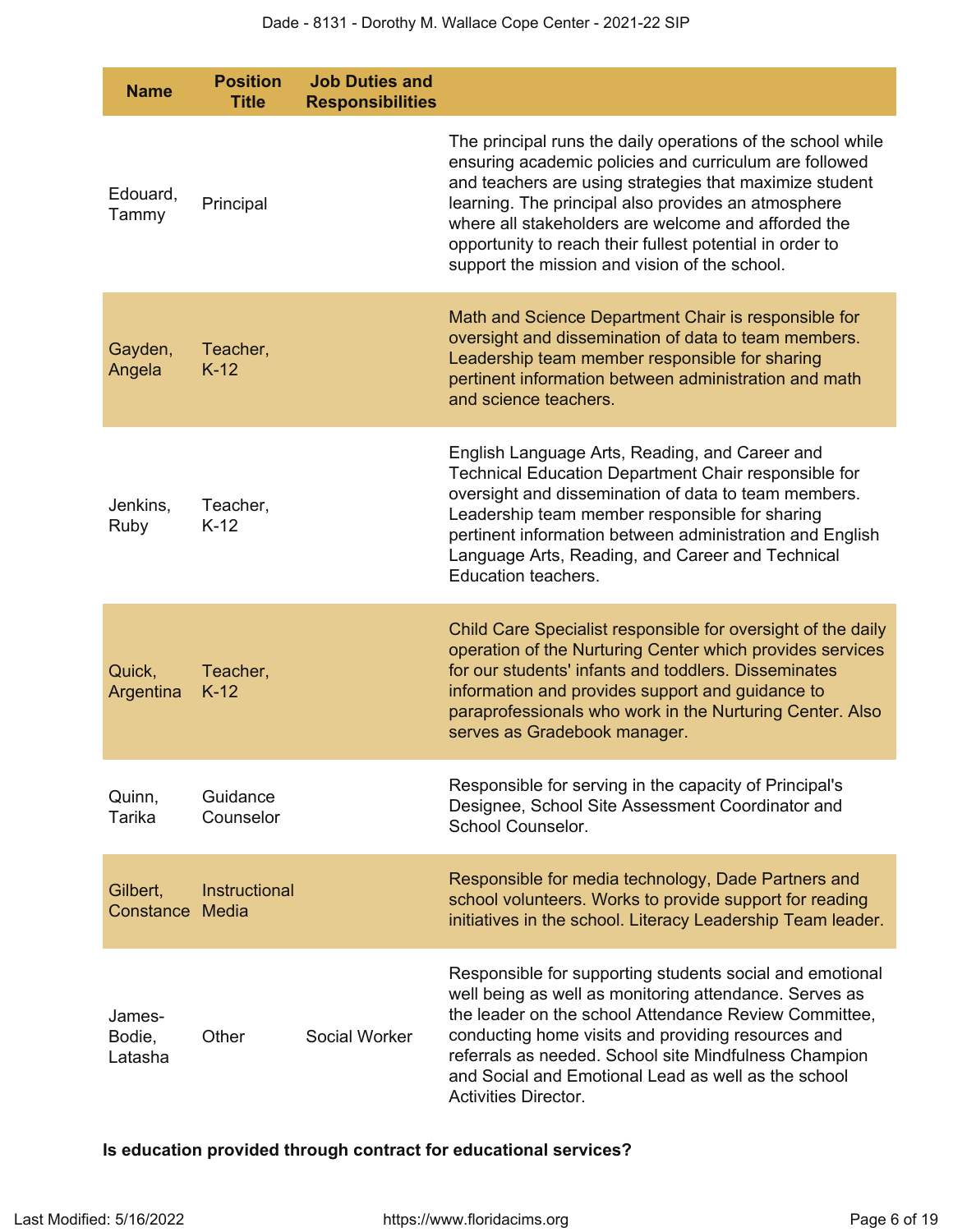No

### **If yes, name of the contracted education provider.**

### **Demographic Information**

### **Principal start date**

Thursday 1/18/2018, Tammy Edouard

**Number of teachers with professional teaching certificates?**

11

**Number of teachers with temporary teaching certificates?**

2

**Total number of teacher positions allocated to the school.**

13

**Total number of students enrolled at the school.**

32

**Identify the number of instructional staff who left the school during the 2020-21 school year.**  $\Omega$ 

**Identify the number of instructional staff who joined the school during the 2021-22 school year.**  $\Omega$ 

**Demographic Data**

### **Early Warning Systems**

### **2021-22**

**The number of students by grade level that exhibit each early warning indicator listed:**

|                                                             | <b>Grade Level</b> |              |          |          |                          |                |          |                |                |                     |                 |                              |                | <b>Total</b>   |
|-------------------------------------------------------------|--------------------|--------------|----------|----------|--------------------------|----------------|----------|----------------|----------------|---------------------|-----------------|------------------------------|----------------|----------------|
| <b>Indicator</b>                                            |                    |              |          |          |                          |                |          |                |                |                     |                 | K 1 2 3 4 5 6 7 8 9 10 11 12 |                |                |
| Number of students enrolled                                 | $\Omega$           | $\Omega$     | $\Omega$ |          |                          |                |          |                |                |                     | 0 0 0 0 1 2 5 6 | 10                           | 8              | 32             |
| Attendance below 90 percent                                 |                    | $\Omega$     |          |          |                          |                |          |                |                |                     | 000001195       | $5^{\circ}$                  | 5              | 26             |
| One or more suspensions                                     | $\Omega$           | 0            | $\Omega$ | $\Omega$ | $\Omega$                 | $\overline{0}$ |          | 0 <sub>0</sub> | 0 <sub>0</sub> |                     | $\Omega$        | <sup>0</sup>                 | - 0            |                |
| Course failure in ELA                                       | $\Omega$           | $\Omega$     |          |          | $0\quad 0\quad 0\quad 0$ |                |          |                |                |                     | 0 1 1 2 3       | 9                            | 6              | <b>22</b>      |
| Course failure in Math                                      | 0                  | $\Omega$     |          |          |                          |                |          |                |                |                     | 000000122       | $\mathcal{P}$                | $\overline{1}$ | 8              |
| Level 1 on 2019 statewide FSA ELA assessment                | $\Omega$           | $\Omega$     |          |          |                          |                |          |                |                | 0 0 0 0 0 1 1 2 1   |                 | $\overline{4}$               | -6             | 15             |
| Level 1 on 2019 statewide FSA Math assessment               | <sup>0</sup>       | <sup>0</sup> | $\Omega$ | $\Omega$ | $\Omega$                 | $\Omega$       | $\Omega$ | $\Omega$       | $\overline{1}$ | $\overline{2}$      | -3              | 6                            | $\overline{4}$ | 16             |
| Number of students with a substantial reading<br>deficiency | $\Omega$           |              |          |          |                          |                |          |                |                | 0 0 0 0 0 0 1 2 4 0 |                 | - റ                          | - 0            | $\overline{7}$ |
|                                                             |                    |              |          |          |                          |                |          |                |                |                     |                 |                              |                |                |

**The number of students with two or more early warning indicators:**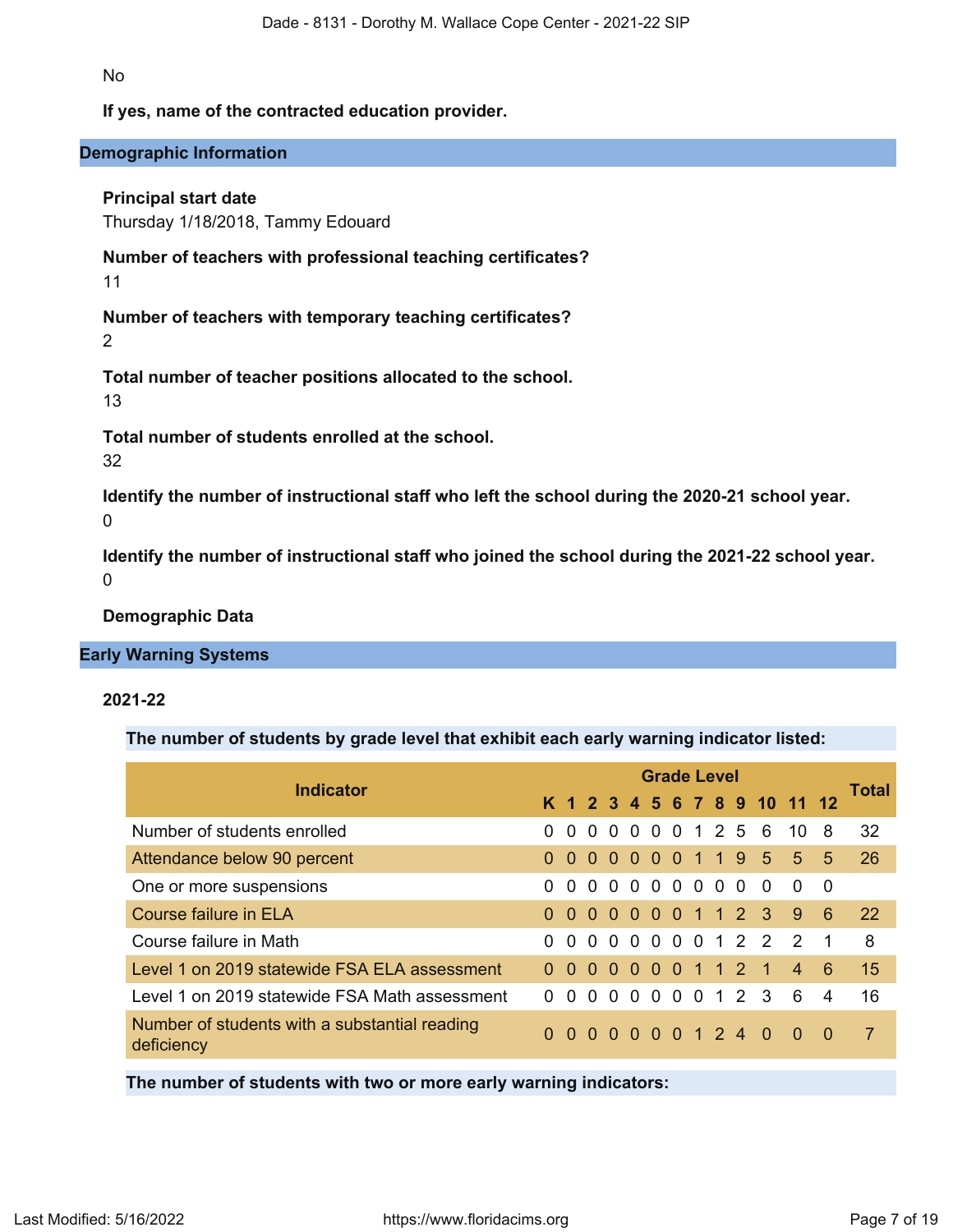| Indicator                            |  | <b>Grade Level</b> |  |  |  |  |  |  |  |  |  |                              |  |              |
|--------------------------------------|--|--------------------|--|--|--|--|--|--|--|--|--|------------------------------|--|--------------|
|                                      |  |                    |  |  |  |  |  |  |  |  |  | K 1 2 3 4 5 6 7 8 9 10 11 12 |  | <b>Total</b> |
| Students with two or more indicators |  |                    |  |  |  |  |  |  |  |  |  | 0 0 0 0 0 0 0 1 1 4 4 10 6   |  | -26          |

### **The number of students identified as retainees:**

|                                        | <b>Grade Level</b> |  |  |  |  |  |  |  |  |  |  |                              |              |
|----------------------------------------|--------------------|--|--|--|--|--|--|--|--|--|--|------------------------------|--------------|
| Indicator                              |                    |  |  |  |  |  |  |  |  |  |  | K 1 2 3 4 5 6 7 8 9 10 11 12 | <b>Total</b> |
| <b>Retained Students: Current Year</b> |                    |  |  |  |  |  |  |  |  |  |  | 0 0 0 0 0 0 0 1 1 1 1 6 0    | -10          |
| Students retained two or more times    |                    |  |  |  |  |  |  |  |  |  |  | 0 0 0 0 0 0 0 1 0 1 0 4 0    |              |

# **Date this data was collected or last updated**

Monday 7/19/2021

### **2020-21 - Updated**

### **The number of students by grade level that exhibit each early warning indicator:**

|                                               | <b>Grade Level</b> |     |          |          |            |          |  |  |  |         |                |                              |          | <b>Total</b> |
|-----------------------------------------------|--------------------|-----|----------|----------|------------|----------|--|--|--|---------|----------------|------------------------------|----------|--------------|
| <b>Indicator</b>                              |                    |     |          |          |            |          |  |  |  |         |                | K 1 2 3 4 5 6 7 8 9 10 11 12 |          |              |
| Number of students enrolled                   | 0 <sub>0</sub>     |     |          |          |            |          |  |  |  |         | 000002589      | 18 4                         |          | 46           |
| Attendance below 90 percent                   |                    |     |          |          |            |          |  |  |  |         |                | 0 0 0 0 0 0 0 1 5 4 4 11 0   |          | 25           |
| One or more suspensions                       |                    |     |          |          | 0000000000 |          |  |  |  |         | - റ            | $\overline{0}$               | - 0      |              |
| <b>Course failure in ELA</b>                  |                    |     |          |          |            |          |  |  |  |         |                | 0 0 0 0 0 0 0 1 2 2 3 12 0   |          | -20          |
| Course failure in Math                        |                    | 0 O |          |          |            |          |  |  |  |         |                | 00000021120                  |          | 6            |
| Level 1 on 2019 statewide FSA ELA assessment  | 0 <sub>0</sub>     |     | $\Omega$ | - 0      |            |          |  |  |  |         | 0 0 0 1 3 1 1  | 9                            | - 0      | 15           |
| Level 1 on 2019 statewide FSA Math assessment | <sup>0</sup>       |     |          | $\Omega$ | $\Omega$   | $\Omega$ |  |  |  | 0 1 2 3 | $\overline{2}$ | 8                            | $\Omega$ | 16           |

### **The number of students with two or more early warning indicators:**

| Indicator                            |  |  | <b>Grade Level</b> |  |  |  |  |  |  |  |  |                              |  |              |  |
|--------------------------------------|--|--|--------------------|--|--|--|--|--|--|--|--|------------------------------|--|--------------|--|
|                                      |  |  |                    |  |  |  |  |  |  |  |  | K 1 2 3 4 5 6 7 8 9 10 11 12 |  | <b>Total</b> |  |
| Students with two or more indicators |  |  |                    |  |  |  |  |  |  |  |  | 0 0 0 0 0 0 0 1 4 3 4 12 0   |  |              |  |

#### **The number of students identified as retainees:**

|                                        |  |  |  | <b>Grade Level</b> |  |  |                              |              |
|----------------------------------------|--|--|--|--------------------|--|--|------------------------------|--------------|
| Indicator                              |  |  |  |                    |  |  | K 1 2 3 4 5 6 7 8 9 10 11 12 | <b>Total</b> |
| <b>Retained Students: Current Year</b> |  |  |  |                    |  |  | 0 0 0 0 0 0 0 1 1 0 1 6 0    |              |
| Students retained two or more times    |  |  |  |                    |  |  | 00000001100 4 0              |              |

### **Part II: Needs Assessment/Analysis**

### <span id="page-7-0"></span>**School Data Review**

Please note that the district and state averages shown here represent the averages for similar school types (elementary, middle, high school, or combination schools).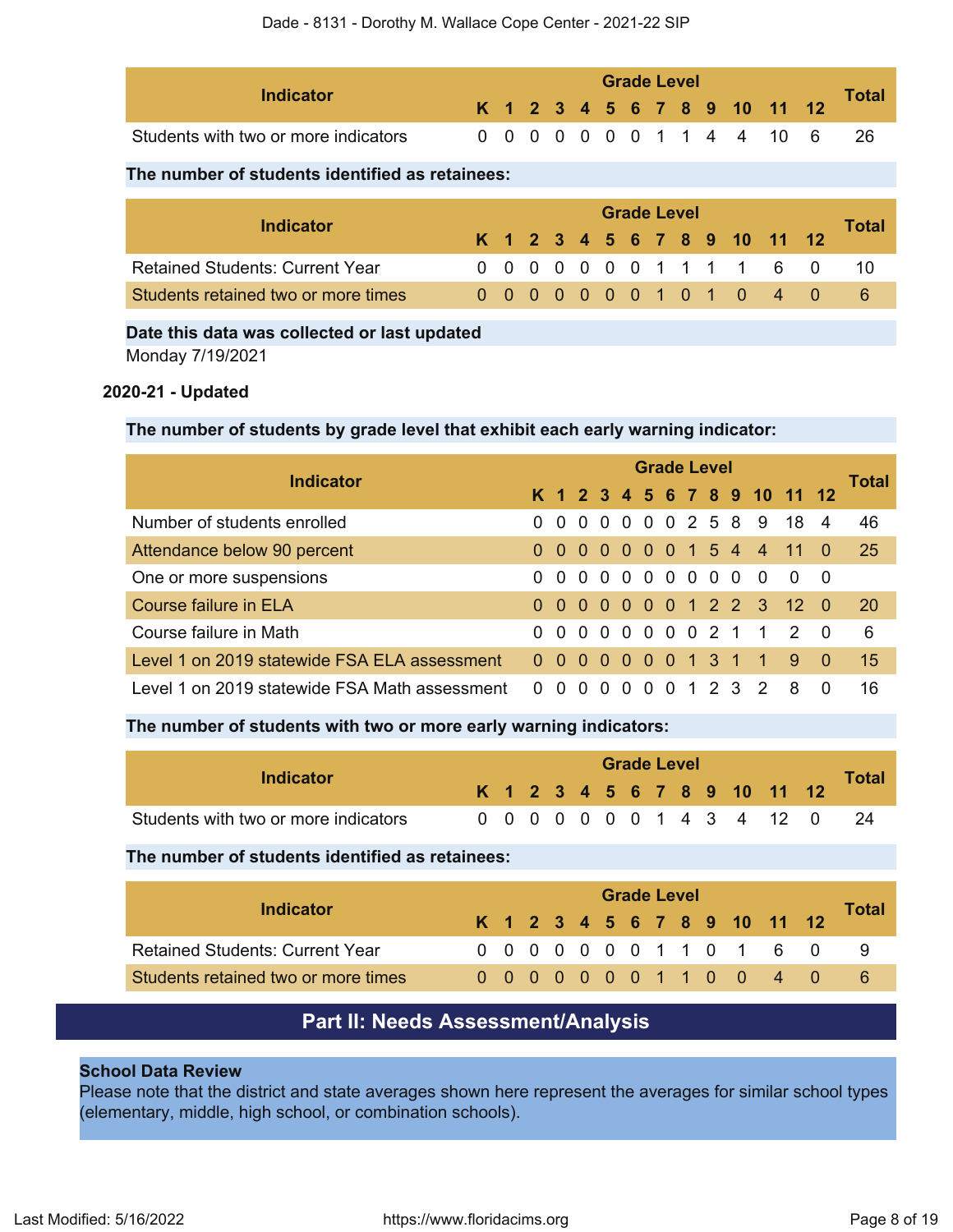| <b>School Grade Component</b>     | 2021 |  | 2019                                                           |     | 2018 |                |     |  |  |
|-----------------------------------|------|--|----------------------------------------------------------------|-----|------|----------------|-----|--|--|
|                                   |      |  | School   District   State   School   District   State   School |     |      | District State |     |  |  |
| <b>ELA Achievement</b>            |      |  | 59%                                                            | 56% |      | 59%            | 56% |  |  |
| <b>ELA Learning Gains</b>         |      |  | 54%                                                            | 51% |      | 56%            | 53% |  |  |
| <b>ELA Lowest 25th Percentile</b> |      |  | 48%                                                            | 42% |      | 51%            | 44% |  |  |
| Math Achievement                  |      |  | 54%                                                            | 51% |      | 51%            | 51% |  |  |
| <b>Math Learning Gains</b>        |      |  | 52%                                                            | 48% |      | 50%            | 48% |  |  |
| Math Lowest 25th Percentile       |      |  | 51%                                                            | 45% |      | 51%            | 45% |  |  |
| Science Achievement               |      |  | 68%                                                            | 68% |      | 65%            | 67% |  |  |
| Social Studies Achievement        |      |  | 76%                                                            | 73% |      | 73%            | 71% |  |  |

### **Grade Level Data Review - State Assessments**

**NOTE: This data is raw data and includes ALL students who tested at the school. This is not school grade data.**

|                          |      |               | <b>ELA</b>      |                                          |              |                                       |
|--------------------------|------|---------------|-----------------|------------------------------------------|--------------|---------------------------------------|
| <b>Grade</b>             | Year | <b>School</b> | <b>District</b> | School-<br><b>District</b><br>Comparison | <b>State</b> | School-<br><b>State</b><br>Comparison |
| 06                       | 2021 |               |                 |                                          |              |                                       |
|                          | 2019 |               |                 |                                          |              |                                       |
| <b>Cohort Comparison</b> |      |               |                 |                                          |              |                                       |
| 07                       | 2021 |               |                 |                                          |              |                                       |
|                          | 2019 | 0%            | 56%             | $-56%$                                   | 52%          | $-52%$                                |
| <b>Cohort Comparison</b> |      | 0%            |                 |                                          |              |                                       |
| 08                       | 2021 |               |                 |                                          |              |                                       |
|                          | 2019 | 0%            | 60%             | $-60%$                                   | 56%          | $-56%$                                |
| <b>Cohort Comparison</b> |      | $0\%$         |                 |                                          |              |                                       |
| 09                       | 2021 |               |                 |                                          |              |                                       |
|                          | 2019 | 20%           | 55%             | $-35%$                                   | 55%          | $-35%$                                |
| <b>Cohort Comparison</b> |      | $0\%$         |                 |                                          |              |                                       |
| 10                       | 2021 |               |                 |                                          |              |                                       |
|                          | 2019 | $0\%$         | 53%             | $-53%$                                   | 53%          | $-53%$                                |
| <b>Cohort Comparison</b> |      | $-20%$        |                 |                                          |              |                                       |

|                          |      |               | <b>MATH</b>     |                                                 |              |                                              |
|--------------------------|------|---------------|-----------------|-------------------------------------------------|--------------|----------------------------------------------|
| <b>Grade</b>             | Year | <b>School</b> | <b>District</b> | School-<br><b>District</b><br><b>Comparison</b> | <b>State</b> | School-<br><b>State</b><br><b>Comparison</b> |
| 06                       | 2021 |               |                 |                                                 |              |                                              |
|                          | 2019 |               |                 |                                                 |              |                                              |
| <b>Cohort Comparison</b> |      |               |                 |                                                 |              |                                              |
| 07                       | 2021 |               |                 |                                                 |              |                                              |
|                          | 2019 |               |                 |                                                 |              |                                              |
| <b>Cohort Comparison</b> |      | $0\%$         |                 |                                                 |              |                                              |
| 08                       | 2021 |               |                 |                                                 |              |                                              |
|                          | 2019 | 0%            | 40%             | $-40%$                                          | 46%          | $-46%$                                       |
| <b>Cohort Comparison</b> |      | $0\%$         |                 |                                                 |              |                                              |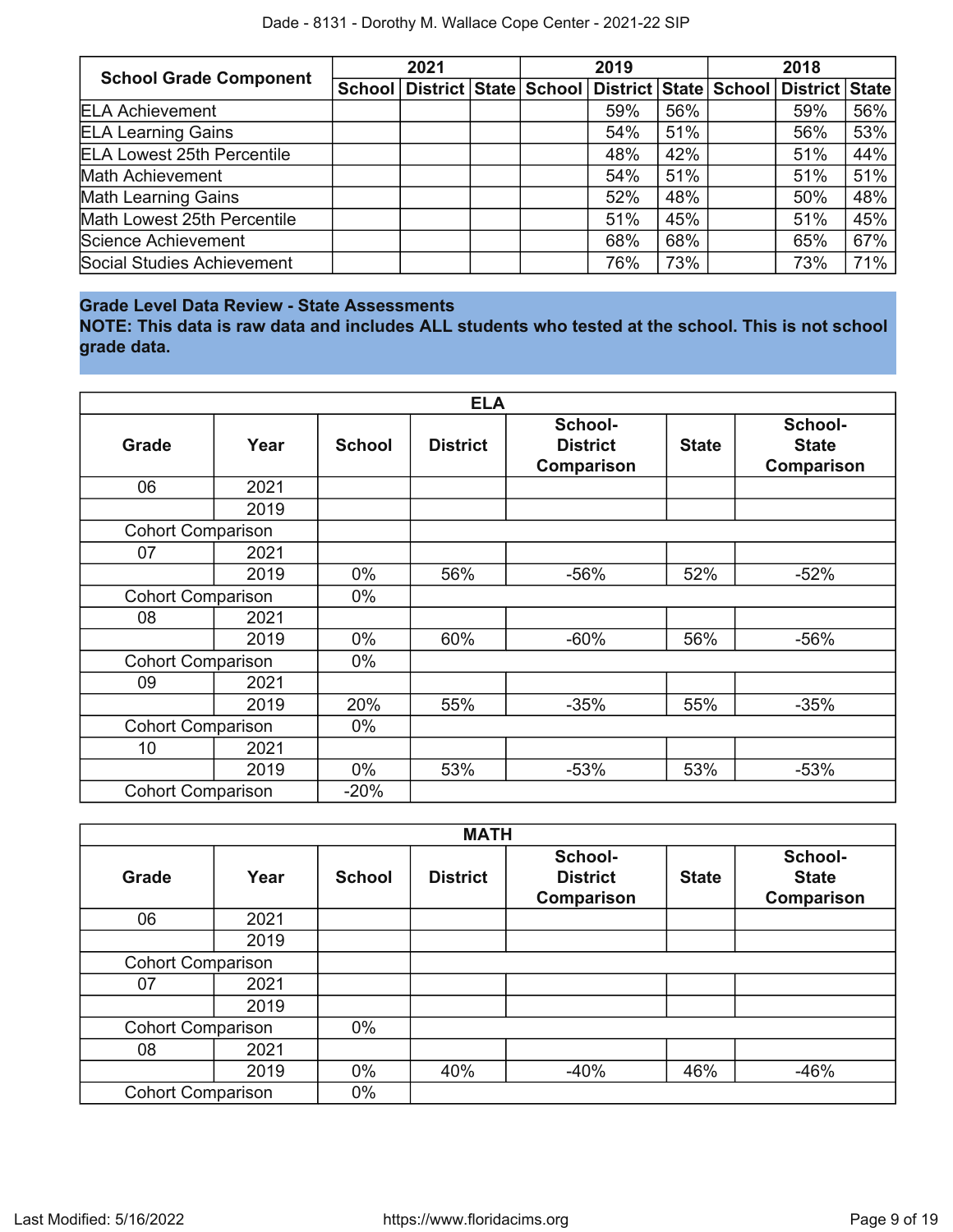| <b>SCIENCE</b>           |      |               |                 |                                                 |              |                                       |  |  |
|--------------------------|------|---------------|-----------------|-------------------------------------------------|--------------|---------------------------------------|--|--|
| Grade                    | Year | <b>School</b> | <b>District</b> | School-<br><b>District</b><br><b>Comparison</b> | <b>State</b> | School-<br><b>State</b><br>Comparison |  |  |
| 08                       | 2021 |               |                 |                                                 |              |                                       |  |  |
|                          | 2019 | 0%            | 43%             | $-43%$                                          | 48%          | $-48%$                                |  |  |
| <b>Cohort Comparison</b> |      |               |                 |                                                 |              |                                       |  |  |

|                     |                   |                 | <b>BIOLOGY EOC</b> |              |               |  |  |  |
|---------------------|-------------------|-----------------|--------------------|--------------|---------------|--|--|--|
|                     |                   |                 | <b>School</b>      |              | <b>School</b> |  |  |  |
| Year                | <b>School</b>     | <b>District</b> | <b>Minus</b>       | <b>State</b> | <b>Minus</b>  |  |  |  |
|                     |                   |                 | <b>District</b>    |              | <b>State</b>  |  |  |  |
| 2021                |                   |                 |                    |              |               |  |  |  |
| 2019                | 0%                | 68%             | $-68%$             | 67%          | $-67%$        |  |  |  |
|                     | <b>CIVICS EOC</b> |                 |                    |              |               |  |  |  |
|                     |                   |                 | <b>School</b>      |              | <b>School</b> |  |  |  |
| Year                | <b>School</b>     | <b>District</b> | <b>Minus</b>       | <b>State</b> | <b>Minus</b>  |  |  |  |
|                     |                   |                 | <b>District</b>    |              | <b>State</b>  |  |  |  |
| 2021                |                   |                 |                    |              |               |  |  |  |
| 2019                |                   |                 |                    |              |               |  |  |  |
|                     |                   |                 | <b>HISTORY EOC</b> |              |               |  |  |  |
|                     |                   |                 | <b>School</b>      |              | <b>School</b> |  |  |  |
| Year                | <b>School</b>     | <b>District</b> | <b>Minus</b>       | <b>State</b> | <b>Minus</b>  |  |  |  |
|                     |                   |                 | <b>District</b>    |              | <b>State</b>  |  |  |  |
| 2021                |                   |                 |                    |              |               |  |  |  |
| 2019                | 33%               | 71%             | $-38%$             | 70%          | $-37%$        |  |  |  |
|                     |                   |                 | <b>ALGEBRA EOC</b> |              |               |  |  |  |
|                     |                   |                 | <b>School</b>      |              | <b>School</b> |  |  |  |
| Year                | <b>School</b>     | <b>District</b> | <b>Minus</b>       | <b>State</b> | <b>Minus</b>  |  |  |  |
|                     |                   |                 | <b>District</b>    |              | <b>State</b>  |  |  |  |
| 2021                |                   |                 |                    |              |               |  |  |  |
| 2019                | 0%                | 63%             | $-63%$             | 61%          | $-61%$        |  |  |  |
| <b>GEOMETRY EOC</b> |                   |                 |                    |              |               |  |  |  |
|                     |                   |                 | <b>School</b>      |              | <b>School</b> |  |  |  |
| Year                | <b>School</b>     | <b>District</b> | <b>Minus</b>       | <b>State</b> | <b>Minus</b>  |  |  |  |
|                     |                   |                 | <b>District</b>    |              | <b>State</b>  |  |  |  |
| 2021                |                   |                 |                    |              |               |  |  |  |
| 2019                | 10%               | 54%             | $-44%$             | 57%          | $-47%$        |  |  |  |

# **Subgroup Data Review**

|                  |                    |                  |                          | <b>2021 SCHOOL GRADE COMPONENTS BY SUBGROUPS</b> |                   |                           |             |                   |                     |                                 |                       |
|------------------|--------------------|------------------|--------------------------|--------------------------------------------------|-------------------|---------------------------|-------------|-------------------|---------------------|---------------------------------|-----------------------|
| <b>Subgroups</b> | <b>ELA</b><br>Ach. | <b>ELA</b><br>LG | <b>ELA</b><br>LG<br>L25% | <b>Math</b><br>Ach.                              | <b>Math</b><br>LG | <b>Math</b><br>LG<br>L25% | Sci<br>Ach. | SS<br>Ach.        | <b>MS</b><br>Accel. | Grad<br>Rate<br>2019-20 2019-20 | C & C<br><b>Accel</b> |
| <b>FRL</b>       |                    |                  |                          |                                                  |                   |                           |             |                   |                     |                                 |                       |
|                  |                    |                  |                          | <b>2019 SCHOOL GRADE COMPONENTS BY SUBGROUPS</b> |                   |                           |             |                   |                     |                                 |                       |
| <b>Subgroups</b> | <b>ELA</b><br>Ach. | <b>ELA</b><br>LG | <b>ELA</b><br>LG<br>L25% | <b>Math</b><br>Ach.                              | <b>Math</b><br>LG | <b>Math</b><br>LG<br>L25% | Sci<br>Ach. | <b>SS</b><br>Ach. | <b>MS</b><br>Accel. | Grad<br>Rate<br>2017-18 2017-18 | C & C<br><b>Accel</b> |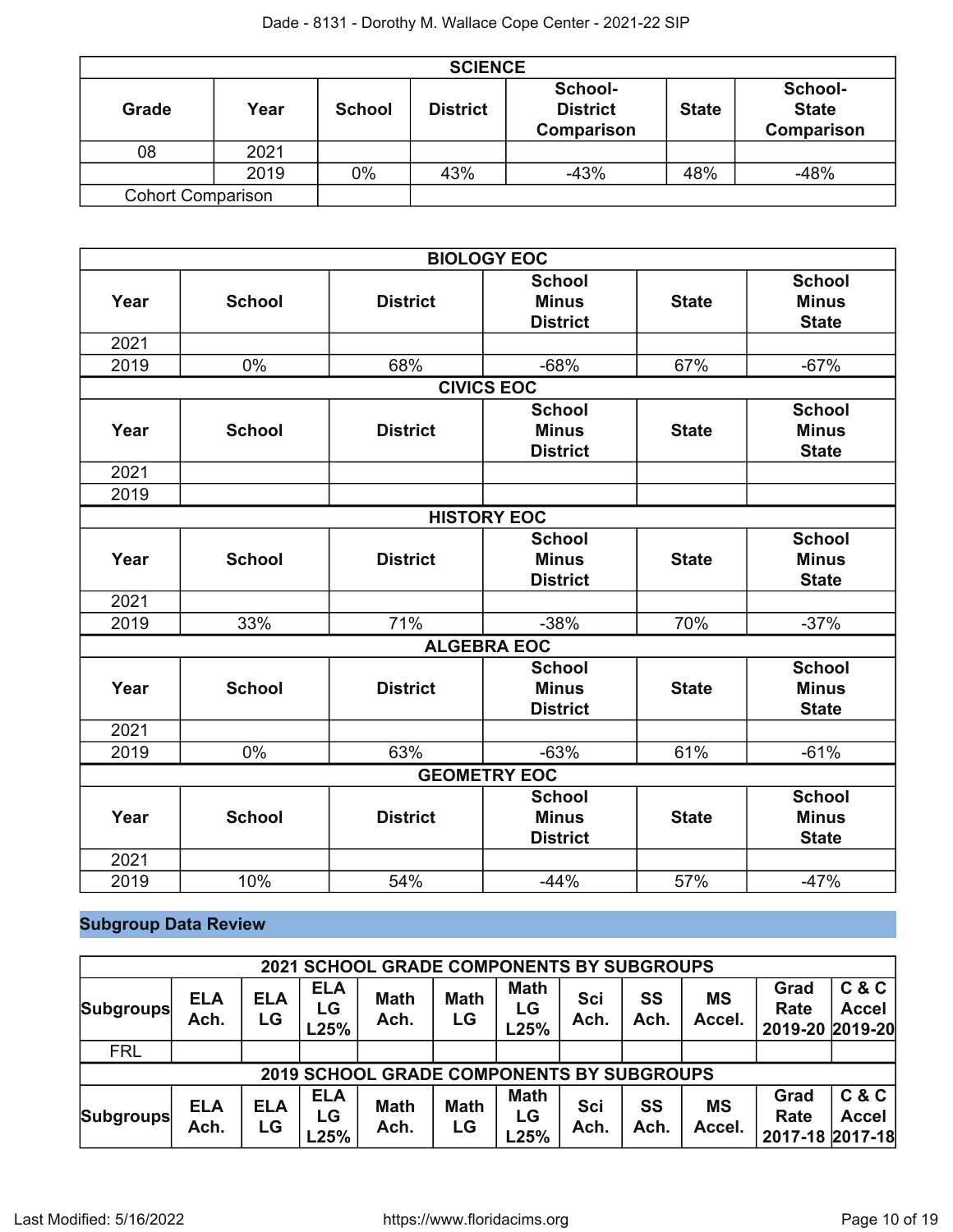| <b>2018 SCHOOL GRADE COMPONENTS BY SUBGROUPS</b> |                    |                  |                   |                     |                   |                        |                    |                   |                     |                                 |                                |
|--------------------------------------------------|--------------------|------------------|-------------------|---------------------|-------------------|------------------------|--------------------|-------------------|---------------------|---------------------------------|--------------------------------|
| <b>Subgroups</b>                                 | <b>ELA</b><br>Ach. | <b>ELA</b><br>LG | <b>ELA</b><br>25% | <b>Math</b><br>Ach. | <b>Math</b><br>LG | <b>Math</b><br>$-25\%$ | <b>Sci</b><br>Ach. | <b>SS</b><br>Ach. | <b>MS</b><br>Accel. | Grad<br>Rate<br>2016-17 2016-17 | <b>C&amp;C</b><br><b>Accel</b> |

### **ESSA Data Review**

This data has been updated for the 2021-22 school year as of 10/19/2021.

| <b>ESSA Federal Index</b>                                                       |                    |
|---------------------------------------------------------------------------------|--------------------|
| ESSA Category (TS&I or CS&I)                                                    | [not<br>available] |
| <b>OVERALL Federal Index - All Students</b>                                     | $\mathbf{0}$       |
| <b>OVERALL Federal Index Below 41% All Students</b>                             | <b>YES</b>         |
| <b>Total Number of Subgroups Missing the Target</b>                             | 1                  |
| Progress of English Language Learners in Achieving English Language Proficiency |                    |
| <b>Total Points Earned for the Federal Index</b>                                | $\overline{0}$     |
| <b>Total Components for the Federal Index</b>                                   |                    |
| <b>Percent Tested</b>                                                           |                    |
| <b>Subgroup Data</b>                                                            |                    |
| <b>Students With Disabilities</b>                                               |                    |
| Federal Index - Students With Disabilities                                      |                    |
| Students With Disabilities Subgroup Below 41% in the Current Year?              | N/A                |
| Number of Consecutive Years Students With Disabilities Subgroup Below 32%       | 0                  |
| <b>English Language Learners</b>                                                |                    |
| Federal Index - English Language Learners                                       |                    |
| English Language Learners Subgroup Below 41% in the Current Year?               | N/A                |
| Number of Consecutive Years English Language Learners Subgroup Below 32%        | 0                  |
| <b>Asian Students</b>                                                           |                    |
| Federal Index - Asian Students                                                  |                    |
| Asian Students Subgroup Below 41% in the Current Year?                          | N/A                |
| Number of Consecutive Years Asian Students Subgroup Below 32%                   | 0                  |
| <b>Black/African American Students</b>                                          |                    |
| Federal Index - Black/African American Students                                 |                    |
| Black/African American Students Subgroup Below 41% in the Current Year?         | N/A                |
| Number of Consecutive Years Black/African American Students Subgroup Below 32%  | 2                  |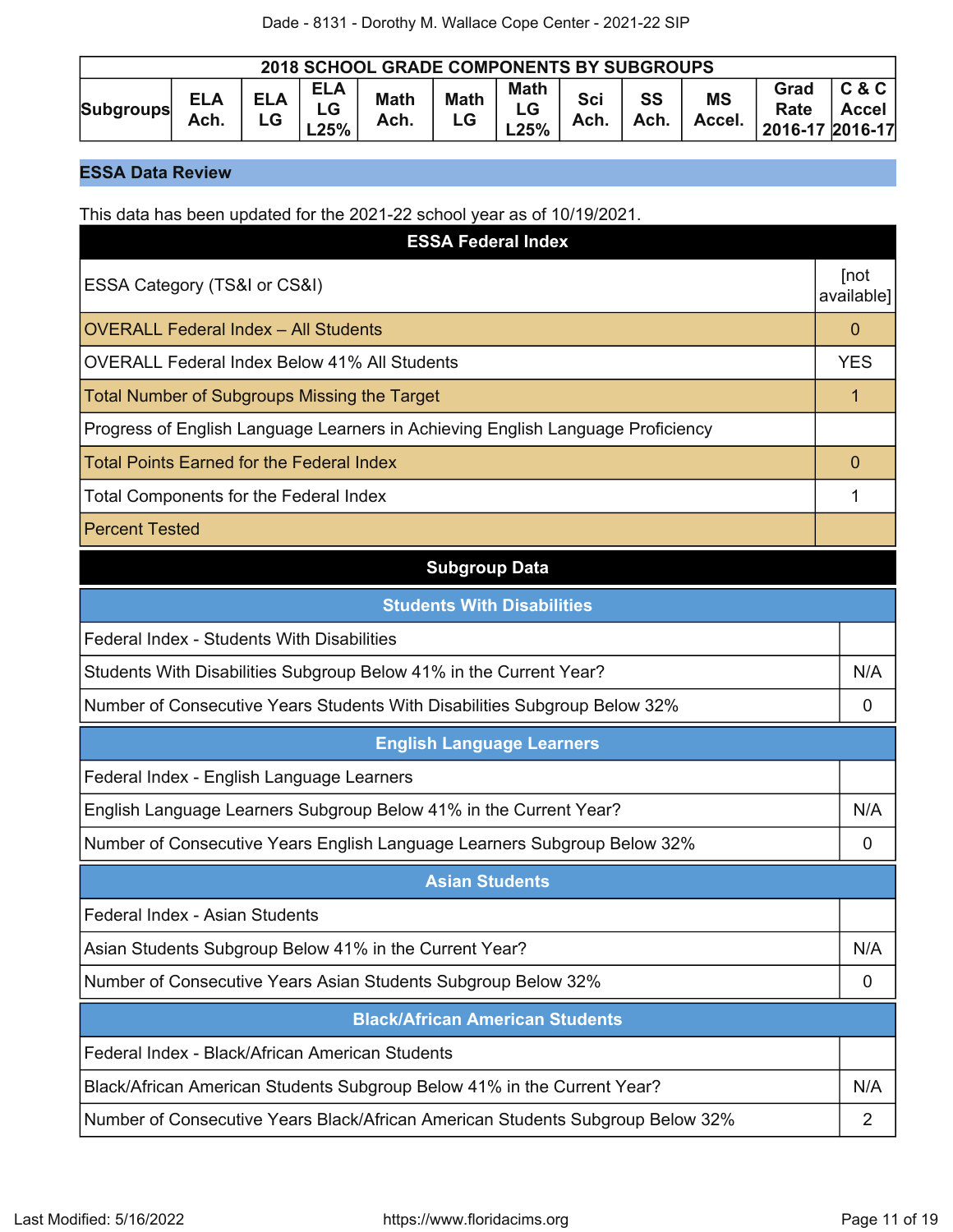| <b>Hispanic Students</b>                                                    |            |
|-----------------------------------------------------------------------------|------------|
| Federal Index - Hispanic Students                                           |            |
| Hispanic Students Subgroup Below 41% in the Current Year?                   | N/A        |
| Number of Consecutive Years Hispanic Students Subgroup Below 32%            | 2          |
| <b>Multiracial Students</b>                                                 |            |
| <b>Federal Index - Multiracial Students</b>                                 |            |
| Multiracial Students Subgroup Below 41% in the Current Year?                | N/A        |
| Number of Consecutive Years Multiracial Students Subgroup Below 32%         | 0          |
| <b>Native American Students</b>                                             |            |
| Federal Index - Native American Students                                    |            |
| Native American Students Subgroup Below 41% in the Current Year?            | N/A        |
| Number of Consecutive Years Native American Students Subgroup Below 32%     | 0          |
| <b>Pacific Islander Students</b>                                            |            |
| Federal Index - Pacific Islander Students                                   |            |
| Pacific Islander Students Subgroup Below 41% in the Current Year?           |            |
|                                                                             | N/A        |
| Number of Consecutive Years Pacific Islander Students Subgroup Below 32%    | 0          |
| <b>White Students</b>                                                       |            |
| Federal Index - White Students                                              |            |
| White Students Subgroup Below 41% in the Current Year?                      | N/A        |
| Number of Consecutive Years White Students Subgroup Below 32%               | 0          |
| <b>Economically Disadvantaged Students</b>                                  |            |
| Federal Index - Economically Disadvantaged Students                         | 0          |
| Economically Disadvantaged Students Subgroup Below 41% in the Current Year? | <b>YES</b> |

### **Analysis**

### **Data Analysis**

Answer the following analysis questions using the progress monitoring data and state assessment data, if applicable.

### **Reflect on the Areas of Focus from the previous school year. What progress monitoring was in place for low performing ESSA subgroups related to the Areas of Focus?**

Low performing ESSA subgroups were monitored using i-Ready, Read180, and Common Lit for English Language Arts grades 7-12; topic tests for Algebra 1 and Geometry; USA Test Prep and topic tests for US History; and topic tests for Comprehensive Science 3 and Biology.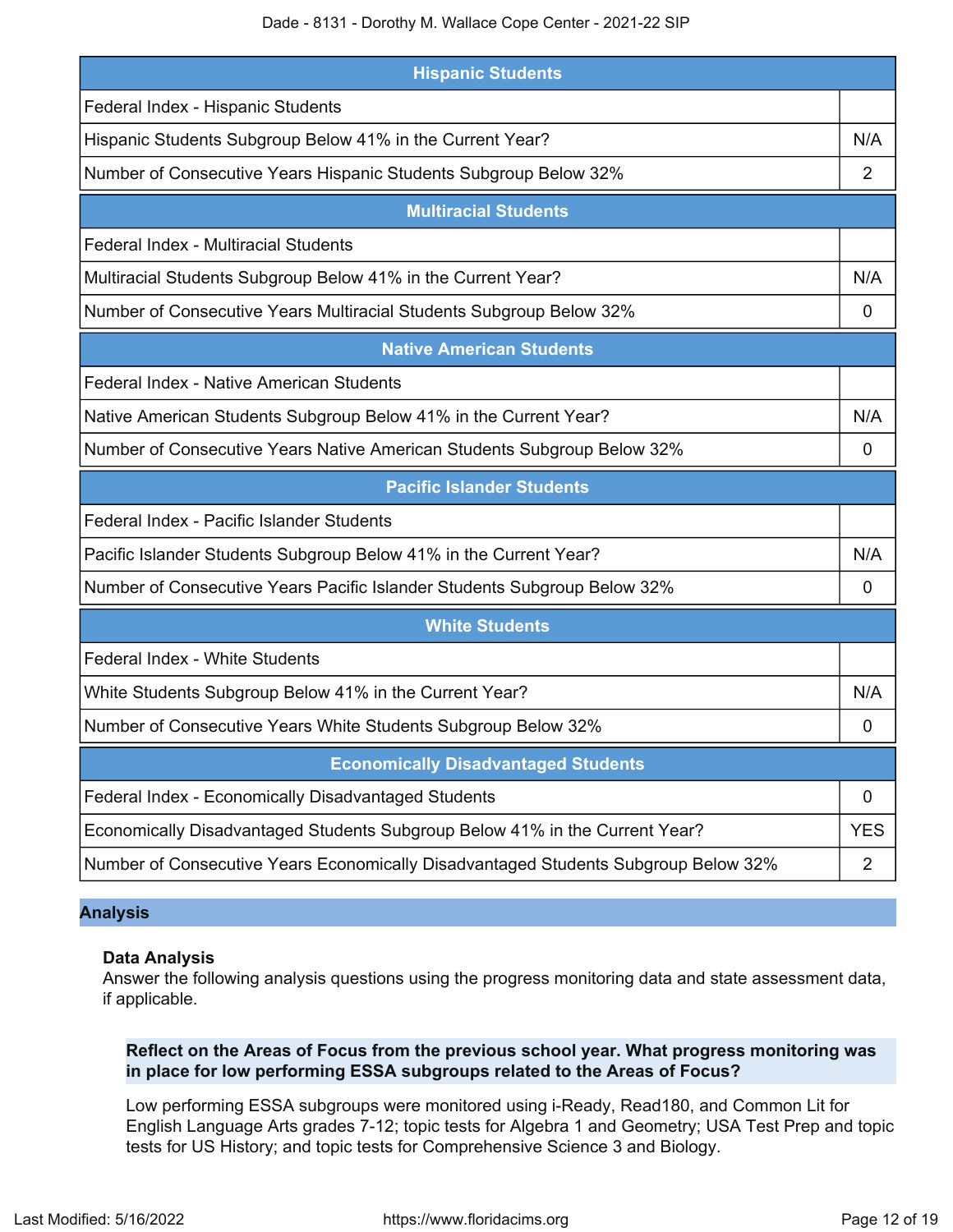### **Based on ESSA subgroup progress monitoring, which data component showed the most improvement? What new actions did your school take in this area?**

US History is the data component that shows the most improvement. USA Test Prep and Padlet were used to increase student engagement and comprehension.

### **What area is in the greatest need of improvement? What specific component of this area is most problematic? What is your basis (data, progress monitoring) for this conclusion?**

English Language Arts and Math are the areas in greatest need of improvement. The most problematic component of these areas is the ability of students to comprehend and answer questions that have multiple parts. This is based on ongoing analysis of progress monitoring data.

### **What trends emerge across grade levels, subgroups and core content areas?**

One trend that emerges is that students have difficulty in answering multiple part questions. Another trend observed is that students struggle with comprehension and the integration of ideas.

#### **What strategies need to be implemented in order to accelerate learning?**

Dorothy M. Wallace COPE Center will implement accountability talk and collaborative data chats as tools to accelerate learning.

### **Based on the contributing factors and strategies identified to accelerate learning, describe the professional development opportunities that will be provided at the school to support teachers and leaders.**

Professional development opportunities will focus on the following areas: pacing classroom instruction, engaging all students, meaningful use of data, and implementing accountable talk.

### **Part III: Planning for Improvement**

<span id="page-12-0"></span>**Areas of Focus:**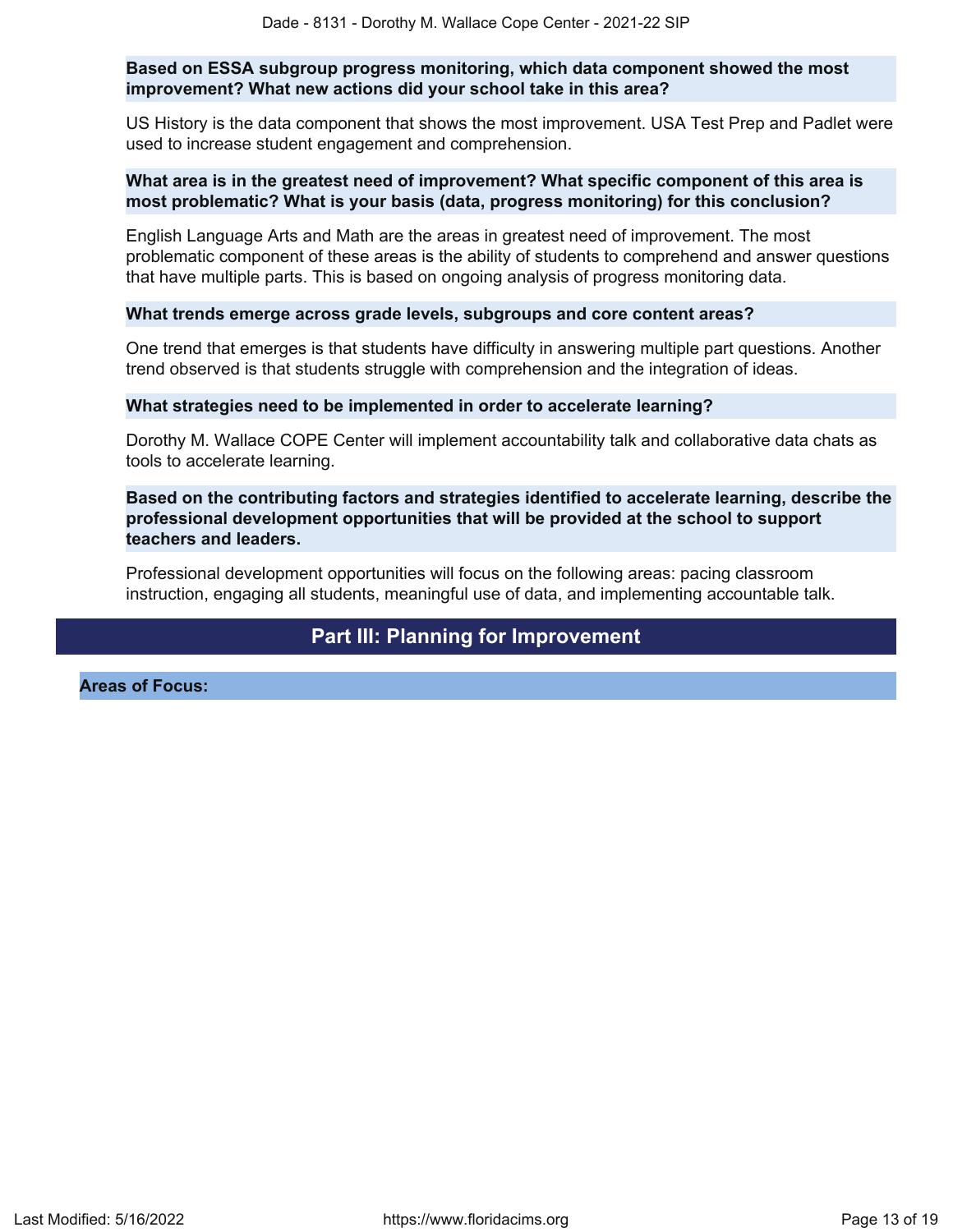### **#1. Leadership specifically relating to Instructional Leadership Team**

| <b>Area of Focus Description</b><br>and Rationale:<br>Include a rationale that explains<br>how it was identified as a critical<br>need from the data reviewed.                                    | The School Climate Survey and student data suggest that, beginning<br>with the Leadership Team, more focus needs to be placed on systemic<br>practices that lead to improved student outcomes. Collaboration<br>between the principal and teachers will assist in providing more<br>opportunities for professionals to share their leadership skills and<br>knowledge in a manner that supports the vision and the mission of the<br>school. Throughout this process, the Leadership team will create<br>ownership and bring creative and innovative solutions to the forefront. |
|---------------------------------------------------------------------------------------------------------------------------------------------------------------------------------------------------|----------------------------------------------------------------------------------------------------------------------------------------------------------------------------------------------------------------------------------------------------------------------------------------------------------------------------------------------------------------------------------------------------------------------------------------------------------------------------------------------------------------------------------------------------------------------------------|
| <b>Measurable Outcome:</b><br>State the specific measurable<br>outcome the school plans to<br>achieve. This should be a data<br>based, objective outcome.                                         | Specific measurable outcomes the school plans to achieve include 70%<br>or greater increased learning gains in reading and math, 90% or better<br>tested, and 90% or better graduation rates.                                                                                                                                                                                                                                                                                                                                                                                    |
| <b>Monitoring:</b><br>Describe how this Area of Focus<br>will be monitored for the desired<br>outcome.                                                                                            | The outcomes will be monitored via data from Performance Matters,<br>File Download Manager, Power BI, and other educational platforms.                                                                                                                                                                                                                                                                                                                                                                                                                                           |
| Person responsible for<br>monitoring outcome:                                                                                                                                                     | Tammy Edouard (pr8131@dadeschools.net)                                                                                                                                                                                                                                                                                                                                                                                                                                                                                                                                           |
| <b>Evidence-based Strategy:</b><br>Describe the evidence-based<br>strategy being implemented for<br>this Area of Focus.                                                                           | Collaborative data chats will be implemented for this area of focus.                                                                                                                                                                                                                                                                                                                                                                                                                                                                                                             |
| <b>Rationale for Evidence-based</b><br><b>Strategy:</b><br>Explain the rationale for<br>selecting this specific strategy.<br>Describe the resources/criteria<br>used for selecting this strategy. | Collaborative data chats will ensure that all stakeholders know and<br>understand our school goals as well as how to monitor the data and use<br>it for purposeful planning and assisting students and parents in<br>understanding the data.                                                                                                                                                                                                                                                                                                                                     |
| <b>Action Steps to Implement:</b><br>person responsible for monitoring each step.                                                                                                                 | List the action steps that will be taken as part of this strategy to address the Area of Focus. Identify the                                                                                                                                                                                                                                                                                                                                                                                                                                                                     |
|                                                                                                                                                                                                   | Train necessary stakeholders on how to access and disaggregate the data.<br>Create calendar and conduct data chats that coincide with progress and growth monitoring.<br>Set goals for achieving a commendable rating and share with all stakeholders.                                                                                                                                                                                                                                                                                                                           |
| <b>Person Responsible</b>                                                                                                                                                                         | Ruby Jenkins (rijenkins@dadeschools.net)                                                                                                                                                                                                                                                                                                                                                                                                                                                                                                                                         |
|                                                                                                                                                                                                   | Meet collaboratively to discuss the data and plan its purposeful use across subject areas.                                                                                                                                                                                                                                                                                                                                                                                                                                                                                       |
| <b>Person Responsible</b>                                                                                                                                                                         | Angela Gayden (drgcdms@dadeschools.net)                                                                                                                                                                                                                                                                                                                                                                                                                                                                                                                                          |
|                                                                                                                                                                                                   | Monitor the use of data to ensure it is being used to create and drive meaningful instruction.                                                                                                                                                                                                                                                                                                                                                                                                                                                                                   |
| <b>Person Responsible</b>                                                                                                                                                                         | Tammy Edouard (pr8131@dadeschools.net)                                                                                                                                                                                                                                                                                                                                                                                                                                                                                                                                           |
| school-wide activities.                                                                                                                                                                           | Identify specific staff members to serve as leads with new initiatives, professional development, and                                                                                                                                                                                                                                                                                                                                                                                                                                                                            |
| <b>Person Responsible</b>                                                                                                                                                                         | Tammy Edouard (pr8131@dadeschools.net)                                                                                                                                                                                                                                                                                                                                                                                                                                                                                                                                           |
| <b>Monitoring ESSA Impact:</b><br>If this Area of Focus is not<br>related to one or more ESSA                                                                                                     | This area of focus impacts our ESSA subgroups.                                                                                                                                                                                                                                                                                                                                                                                                                                                                                                                                   |
|                                                                                                                                                                                                   |                                                                                                                                                                                                                                                                                                                                                                                                                                                                                                                                                                                  |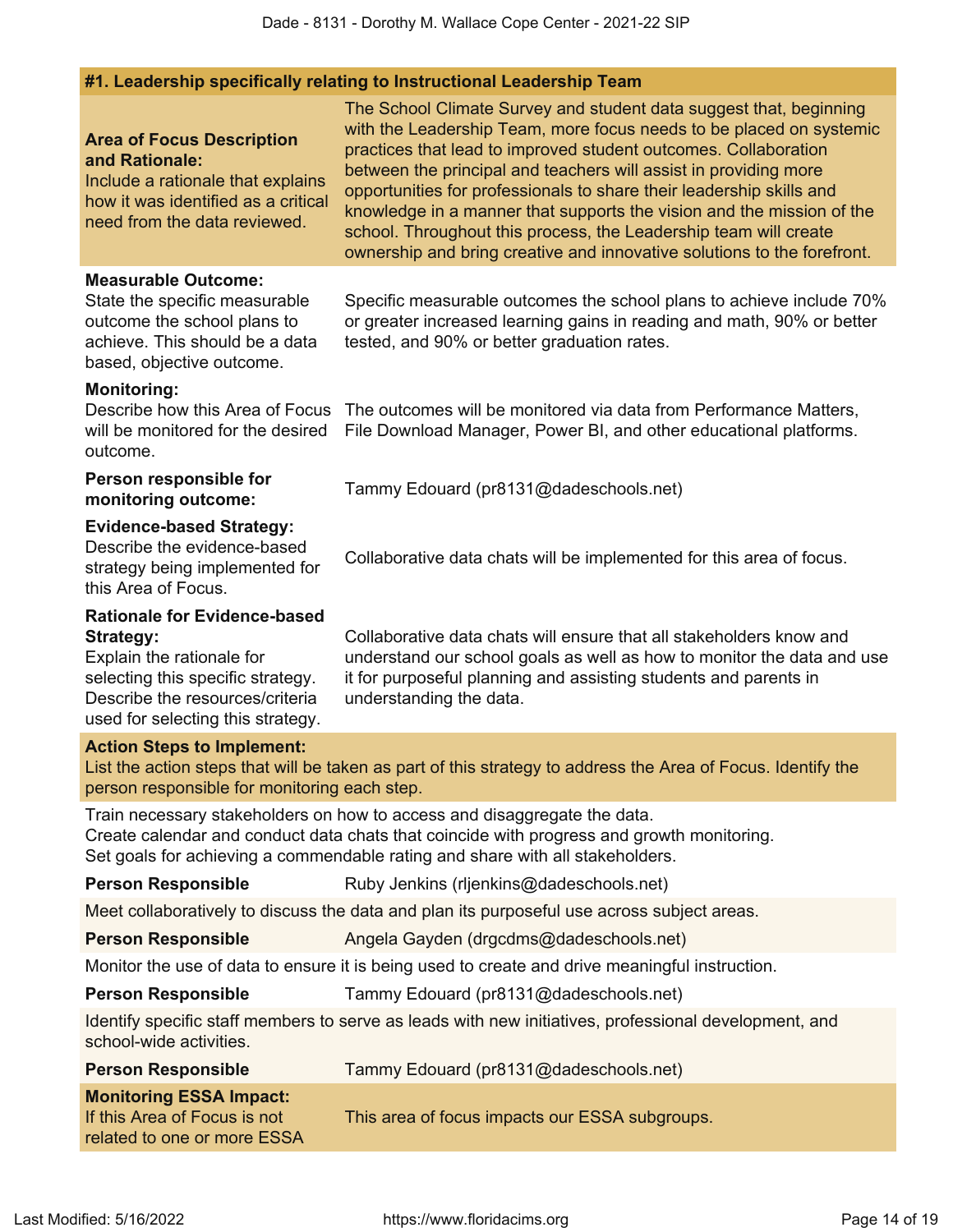subgroups, please describe the process for progress monitoring the impact of the Area of Focus as it relates to all ESSA subgroups not meeting the 41% threshold according to the Federal Index.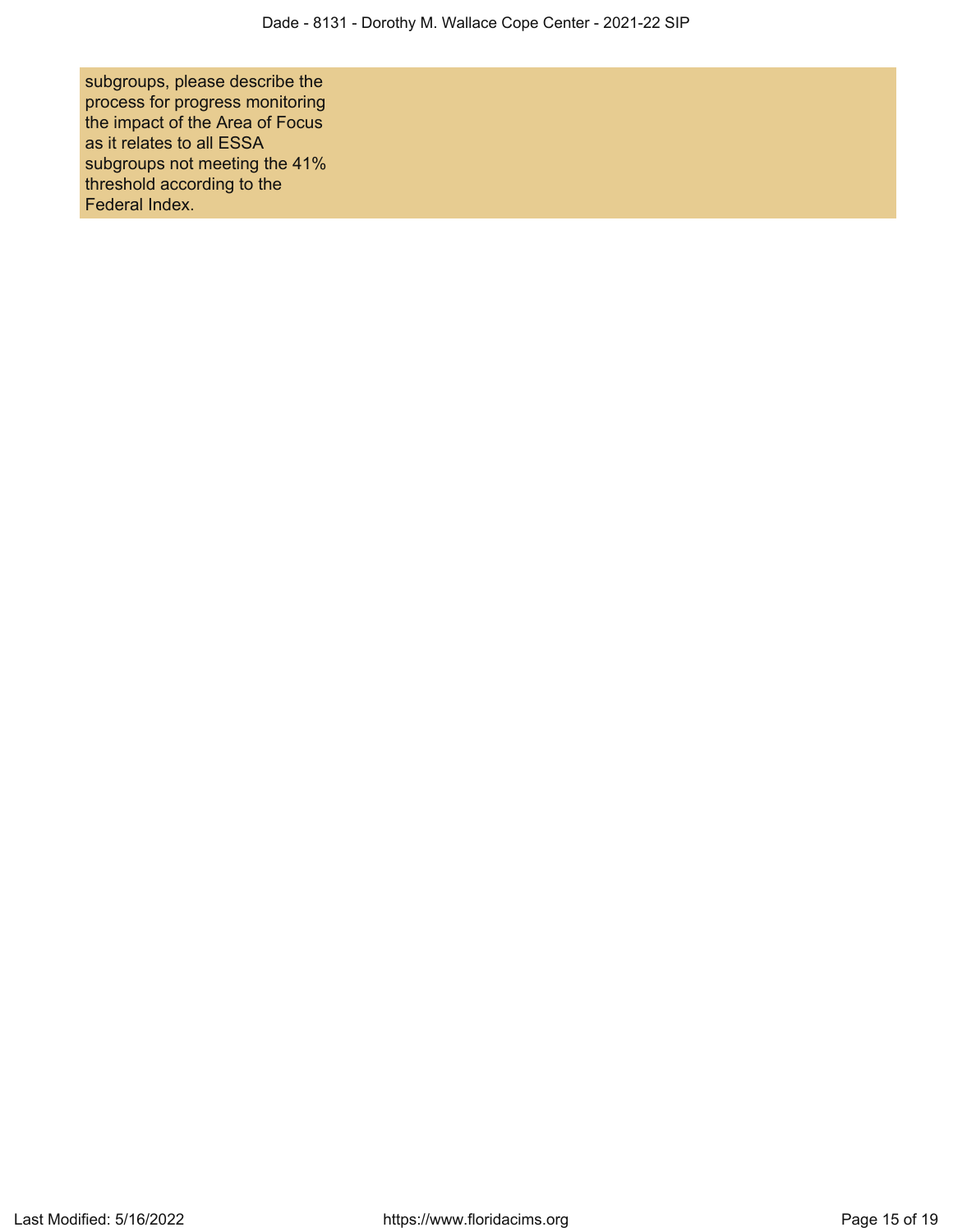### **#2. Culture & Environment specifically relating to Social Emotional Learning**

| <b>Area of Focus Description and Rationale:</b><br>Include a rationale that explains how it was<br>identified as a critical need from the data reviewed.                                                                                                                                                   | Student data and faculty input have shown that social<br>and emotional issues have impacted student<br>academic performance. Therefore it is necessary to<br>provide skills necessary to manage emotions, set<br>and achieve positive goals, and make responsible<br>decisions. |  |  |  |
|------------------------------------------------------------------------------------------------------------------------------------------------------------------------------------------------------------------------------------------------------------------------------------------------------------|---------------------------------------------------------------------------------------------------------------------------------------------------------------------------------------------------------------------------------------------------------------------------------|--|--|--|
| <b>Measurable Outcome:</b><br>State the specific measurable outcome the school<br>plans to achieve. This should be a data based,<br>objective outcome.                                                                                                                                                     | The measurable outcome will be evidenced in 70%<br>or more students making learning gains and 50% or<br>more students showing improved attendance.                                                                                                                              |  |  |  |
| <b>Monitoring:</b><br>Describe how this Area of Focus will be monitored<br>for the desired outcome.                                                                                                                                                                                                        | Outcomes will be monitored via qualitative data<br>gathered from Restorative Justice activities, You<br>Matter! events, and wellness checks. There will also<br>be a review of accountability talk responses to<br>determine effectiveness.                                     |  |  |  |
| Person responsible for monitoring outcome:                                                                                                                                                                                                                                                                 | Tammy Edouard (pr8131@dadeschools.net)                                                                                                                                                                                                                                          |  |  |  |
| <b>Evidence-based Strategy:</b><br>Describe the evidence-based strategy being<br>implemented for this Area of Focus.                                                                                                                                                                                       | Accountability talk is the evidence-based strategy<br>used in this area of focus.                                                                                                                                                                                               |  |  |  |
| <b>Rationale for Evidence-based Strategy:</b><br>Explain the rationale for selecting this specific<br>strategy. Describe the resources/criteria used for<br>selecting this strategy.                                                                                                                       | Accountability talk allows students to comfortably and<br>safely verbalize their ideas, thereby, allowing faculty/<br>staff to assess well-being and provide support as<br>needed.                                                                                              |  |  |  |
| <b>Action Steps to Implement:</b><br>List the action steps that will be taken as part of this strategy to address the Area of Focus. Identify the<br>person responsible for monitoring each step.                                                                                                          |                                                                                                                                                                                                                                                                                 |  |  |  |
| support and refer to for assistance as needed.<br>Social Worker will conduct District mandated lessons (ie. Bullying Prevention and Be the Change) via<br>Language Arts classes.                                                                                                                           | Implement Restorative Justice Practices throughout the school week to improve student decision making.<br>Conduct Attendance Review Committee meetings held weekly to review student attendance and provide                                                                     |  |  |  |
| <b>Person Responsible</b>                                                                                                                                                                                                                                                                                  | Argentina Quick (242640@dadeschools.net)                                                                                                                                                                                                                                        |  |  |  |
| Reward students who are demonstrating good attendance with incentive awards such as Student of the<br>Month and Student of the Week.                                                                                                                                                                       |                                                                                                                                                                                                                                                                                 |  |  |  |
| <b>Person Responsible</b>                                                                                                                                                                                                                                                                                  | Marilyn Morning (morning@dadeschools.net)                                                                                                                                                                                                                                       |  |  |  |
| Students will be highlighted on the Student Attendance Bulletin Board in the main hallway.                                                                                                                                                                                                                 |                                                                                                                                                                                                                                                                                 |  |  |  |
| <b>Person Responsible</b>                                                                                                                                                                                                                                                                                  | Marilyn Morning (morning@dadeschools.net)                                                                                                                                                                                                                                       |  |  |  |
| Recognition of students through the Do The Right Thing program and Values Matter.                                                                                                                                                                                                                          |                                                                                                                                                                                                                                                                                 |  |  |  |
| <b>Person Responsible</b>                                                                                                                                                                                                                                                                                  | Constance Gilbert (cgilbert@dadeschools.net)                                                                                                                                                                                                                                    |  |  |  |
| <b>Monitoring ESSA Impact:</b><br>If this Area of Focus is not related to one or more<br>ESSA subgroups, please describe the process for<br>progress monitoring the impact of the Area of<br>Focus as it relates to all ESSA subgroups not<br>meeting the 41% threshold according to the<br>Federal Index. | This area of focus impacts our ESSA subgroups.                                                                                                                                                                                                                                  |  |  |  |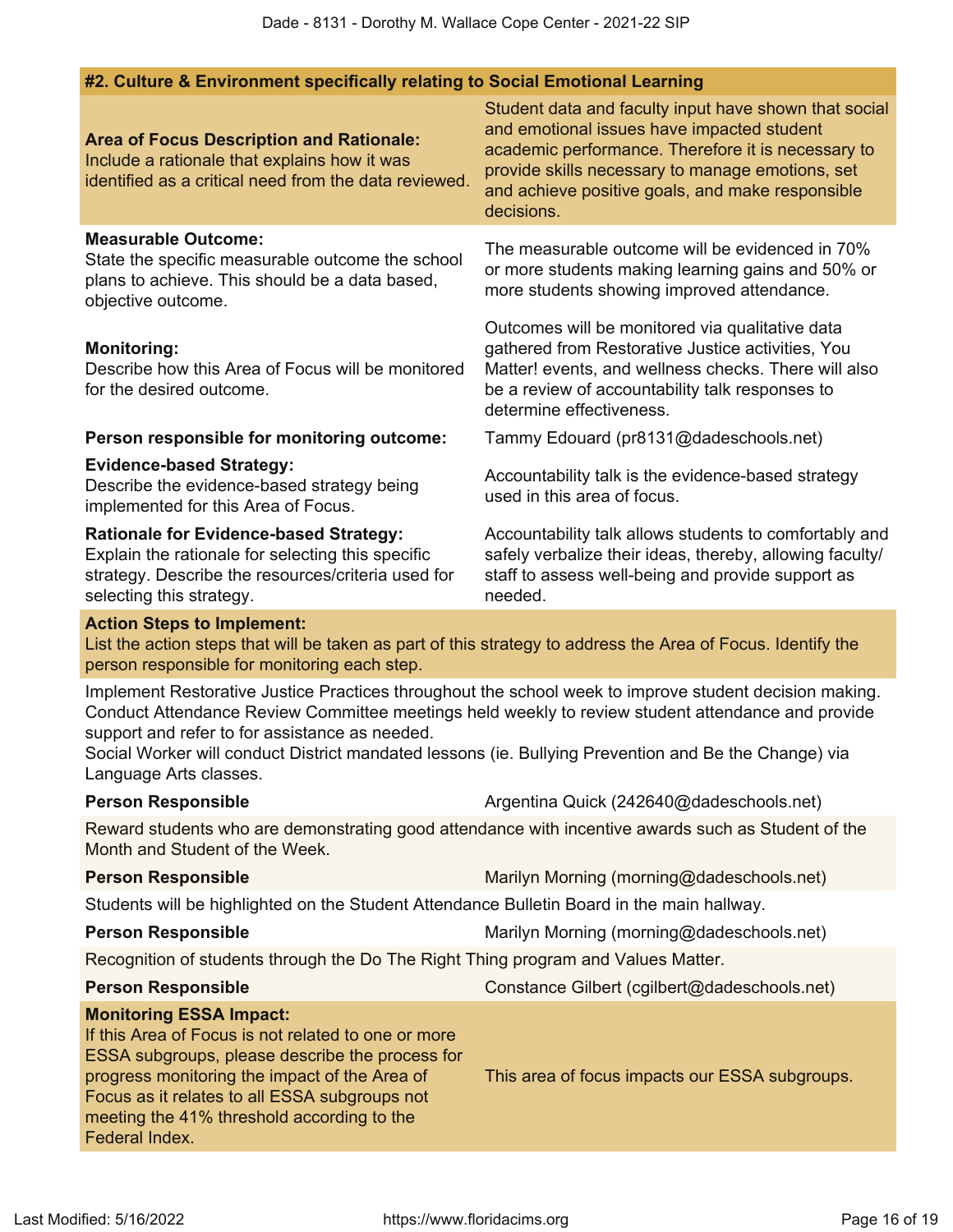| <b>Area of Focus Description and Rationale:</b><br>Include a rationale that explains how it was identified as a critical<br>need from the data reviewed. | School data indicates that students<br>are not performing at proficiency. In<br>addition, learning gains are not evident<br>for all students. |
|----------------------------------------------------------------------------------------------------------------------------------------------------------|-----------------------------------------------------------------------------------------------------------------------------------------------|
|                                                                                                                                                          | Our measurable outcome is to                                                                                                                  |

**#3. Instructional Practice specifically relating to Student Engagement**

#### **Measurable Outcome:** State the specific measurable outcome the school plans to achieve. This should be a data based, objective outcome.

### **Monitoring:**

Describe how this Area of Focus will be monitored for the desired outcome.

# **Person responsible for monitoring outcome:** Tammy Edouard

### **Evidence-based Strategy:**

#### Describe the evidence-based strategy being implemented for this Area of Focus.

### **Rationale for Evidence-based Strategy:**

Explain the rationale for selecting this specific strategy. Describe the resources/criteria used for selecting this strategy.

subgroups not meeting the 41% threshold according to the

### **Action Steps to Implement:**

List the action steps that will be taken as part of this strategy to address the Area of Focus. Identify the person responsible for monitoring each step.

Student participation in real-world initiatives such as The Fairchild Challenge to involve students in caring for the environment and solving problems.

Monitoring student work samples reflective of accountable talk to assess understanding and growth.

# **Person Responsible** Angela Gayden **Angela Gayden**

(drgcdms@dadeschools.net)

increase English Language Arts and Math learning gains as well as EOC levels to a proficiency level of 70% or

Ongoing progress monitoring will performed using District topic tests and CommonLit assessments.

We will continue to use accountable talk to improve student performance.

Accountable talk encourages students

to engage in conversations that

promote learning.

(pr8131@dadeschools.net)

greater.

Using Accountable Talk across the curriculum to enhance achievement and motivation.

# **Person Responsible** Ruby Jenkins (and the settlement of the settlement of the settlement of the settlement of the set

(rljenkins@dadeschools.net)

Participation in nursery literacy initiatives such as Books, Babies, and Bonding to foster student achievement and growth.

# **Person Responsible** Argentina Quick **Person Responsible**

(242640@dadeschools.net)

Student engagement and learning through technology such as Padlet and Microsoft Teams.

| <b>Person Responsible</b>                                      | <b>Ruby Jenkins</b><br>(rijenkins@dadeschools.net) |
|----------------------------------------------------------------|----------------------------------------------------|
| <b>Monitoring ESSA Impact:</b>                                 |                                                    |
| If this Area of Focus is not related to one or more ESSA       |                                                    |
| subgroups, please describe the process for progress monitoring | This area applies to our ESSA                      |
| the impact of the Area of Focus as it relates to all ESSA      | subgroups.                                         |

Federal Index.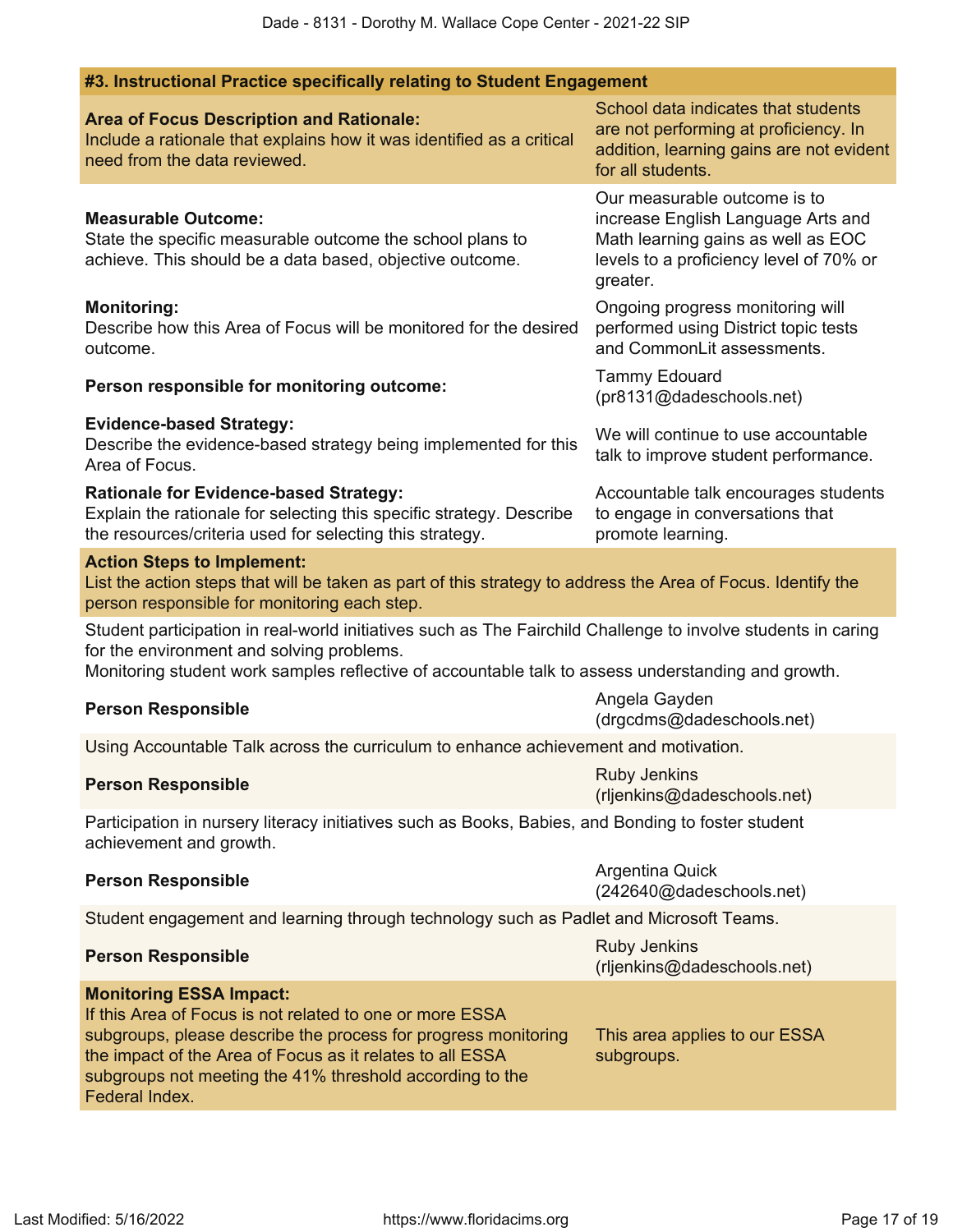| #4. Instructional Practice specifically relating to Collaborative Planning                                                                                                                                            |                                                                                                                                                                                                   |
|-----------------------------------------------------------------------------------------------------------------------------------------------------------------------------------------------------------------------|---------------------------------------------------------------------------------------------------------------------------------------------------------------------------------------------------|
| <b>Area of Focus Description and Rationale:</b><br>Include a rationale that explains how it was identified as a<br>critical need from the data reviewed.                                                              | Using collaborative planning will allow<br>teachers to analyze data and instructional<br>practices to craft more purposeful and<br>targeted instruction.                                          |
| <b>Measurable Outcome:</b><br>State the specific measurable outcome the school plans to<br>achieve. This should be a data based, objective outcome.                                                                   | Using collaborative planning will increase<br>English Language Arts and Math scores with<br>70% or more students making learning gains<br>and 70% or more scoring at proficiency on<br>EOC exams. |
| <b>Monitoring:</b><br>Describe how this Area of Focus will be monitored for the<br>desired outcome.                                                                                                                   | Collaborative planning will be monitored with<br>walkthroughs and administrative<br>participation.<br>Collaborative planning will be monitored by<br>attendance sheets.                           |
| Person responsible for monitoring outcome:                                                                                                                                                                            | Tammy Edouard (pr8131@dadeschools.net)                                                                                                                                                            |
| <b>Evidence-based Strategy:</b><br>Describe the evidence-based strategy being implemented<br>for this Area of Focus.                                                                                                  | Collaborative planning is the strategy that<br>will be implemented as teachers share best<br>practices, examine data, and design lesson<br>plans.                                                 |
| <b>Rationale for Evidence-based Strategy:</b><br>Explain the rationale for selecting this specific strategy.<br>Describe the resources/criteria used for selecting this<br>strategy.                                  | Collaborative planning will be used to<br>promote school wide use of research-based<br>instructional practices and data-based<br>instruction.                                                     |
| <b>Action Steps to Implement:</b><br>List the action steps that will be taken as part of this strategy to address the Area of Focus. Identify the<br>person responsible for monitoring each step.                     |                                                                                                                                                                                                   |
| Common planning to include sharing of best practices, gradual release of responsibility model,<br>accountability talk, data disaggregation, and the strategic use of the new curriculum, textbooks, and<br>resources. |                                                                                                                                                                                                   |
| Common planning to share student work samples and determine next steps once data is reviewed.                                                                                                                         |                                                                                                                                                                                                   |
| <b>Person Responsible</b>                                                                                                                                                                                             | Tammy Edouard (pr8131@dadeschools.net)                                                                                                                                                            |
| Common planning to allow core teachers to collaborate and review data.<br>Collaborative lunches to allow all team members to collaborate and review data.                                                             |                                                                                                                                                                                                   |
| <b>Person Responsible</b>                                                                                                                                                                                             | Tarika Quinn (tcquinn@dadeschools.net)                                                                                                                                                            |
| To construct common bell ringers to aide teachers in implementing the Gradual Release of Responsibility<br>Model.                                                                                                     |                                                                                                                                                                                                   |
| <b>Person Responsible</b>                                                                                                                                                                                             | Ruby Jenkins (rijenkins@dadeschools.net)                                                                                                                                                          |
| Use of In-house surveys to determine needed supplemental resources that would enhance technology<br>usage by instructors.                                                                                             |                                                                                                                                                                                                   |
| <b>Person Responsible</b>                                                                                                                                                                                             | <b>Constance Gilbert</b><br>(cgilbert@dadeschools.net)                                                                                                                                            |
| <b>Monitoring ESSA Impact:</b><br>If this Area of Focus is not related to one or more ESSA<br>subgroups, please describe the process for progress<br>monitoring the impact of the Area of Focus as it relates to      | This area of focus impacts our ESSA<br>subgroups.                                                                                                                                                 |